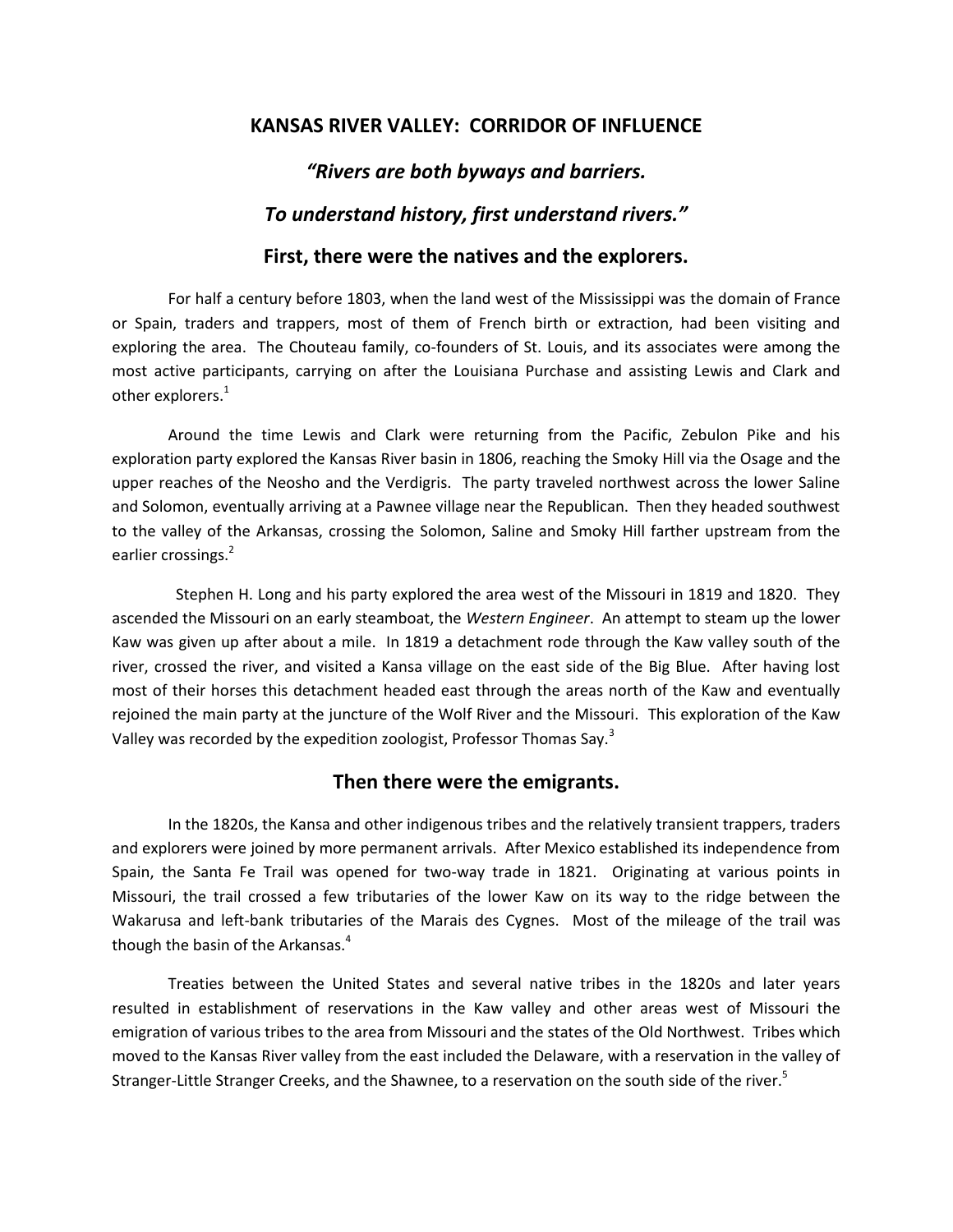Government farmers, blacksmiths and interpreters were engaged to assist them. If they had the requisite skills, Native Americans or mixed-bloods could and would be hired as blacksmiths or interpreters. Soon white missionaries of the Catholic, Methodist, Baptist, and other denominations arrived to attend to their spiritual and educational needs.<sup>6</sup>

Pursuant to a treaty signed in 1825, the Kansa tribe accepted a diminished reservation, on both sides of the Kaw a few miles upstream from the mouths of Soldier and Shunganunga Creeks. Twentythree individuals of mixed Kansa and French or other Euro-American or, in at least one instance, African-American, descent were granted square-mile tracts on the north bank of the Kaw downstream from the eastern boundary of the Kansa reservation. The United States also agreed to pay a debt in the amount of \$500 owed by the Kansa tribe to Francis G. Chouteau.<sup>7</sup>

By the second decade of the  $19<sup>th</sup>$  Century, Francis and Cerre Chouteau had established a trading post on the north bank of the Kaw about 20 miles upstream from its junction with the Missouri. By 1820, this location was referred to as the "Four Houses," because it consisted of four buildings around a central square or court. The buildings may have been built over a period of several years. $8$ 

Probably as early as 1825, and certainly by 1828, Francis Chouteau and his brother Cyprien had moved their trading operation downstream to a new site, on the south side of a bend in the river around seven miles upstream from the mouth of the Kaw. This was to facilitate trading with the Delaware and the Shawnee. By this time, their younger brother Frederick was in his late teens and working in the business.<sup>9</sup>

The brothers brought trade goods up the Kaw by pirogue in the late summer and took peltries down in the spring. Pirogues were made of two tall cottonwood trees with thick trunks, hollowed out like a canoe, and placed side by side and fastened securely together. A pirogue was 60 to 70 feet long, and could carry ten to 15 tons of cargo. In 1828, the Chouteaus brought the first keelboat up the Kaw. A keelboat was capable of transporting 40 to 50 tons of cargo, compared to ten to 15 tons for a pirogue.<sup>10</sup>

Another trading house is reported to have been built by the Chouteaus on the south side of the Kansas River, about a mile upstream from the mouth of Mill Creek, probably to better facilitate trading with the Shawnees. Frederick Chouteau had a succession of at least four wives; the first three were part Shawnee. His son, William M. Chouteau, was born at this trading post in 1833.<sup>11</sup>

The Chouteaus also operated a ferry at this location. After Francis Chouteau had died in 1838, his brothers continued to carry on the business. Operations were disrupted by the Flood of 1844. The trading post and residences were relocated to higher ground nearby. In the early 1850s, Cyprien Chouteau married a woman of part-Shawnee ancestry.<sup>12</sup>

In 1827, the future Fort Leavenworth was established as Cantonment Leavenworth on a bluff on the west bank of the Missouri a few miles upstream from the mouth of the Kaw. The post and its environs were drained by minor right-bank tributaries of the Missouri, but the site was a few miles east of Stranger and Little Stranger Creeks and a few miles farther north of the main stem of the Kaw.<sup>13</sup>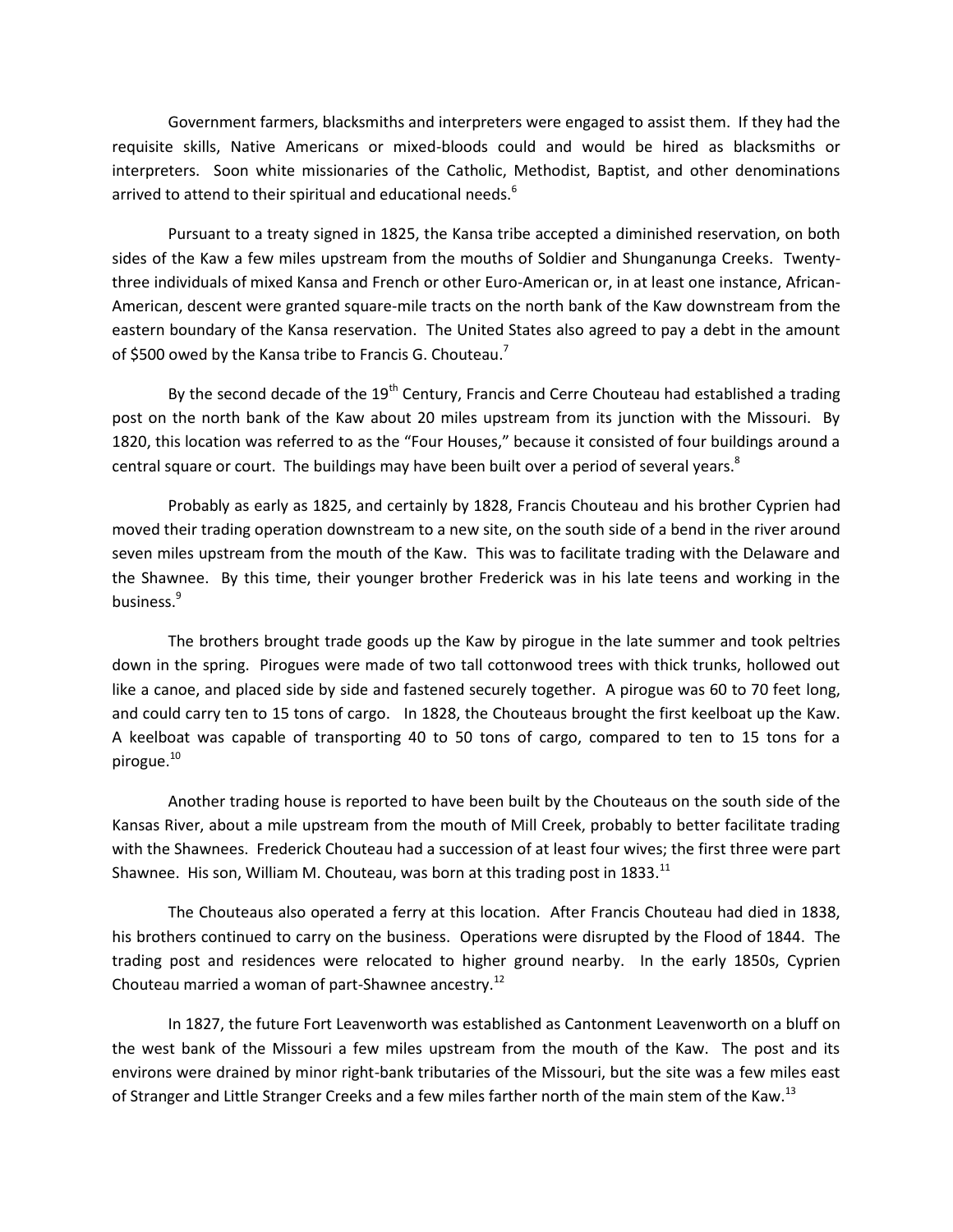Moses Grinter, who had arrived at Fort Leavenworth as a soldier in 1828, was engaged in 1831 to establish and operate a ferry for military and other traffic across the Kaw south of the post and a few miles upstream from the mouth of the river. The ferry was near a Delaware village on the north bank. Moses Grinter married a tribe member who had been born in Ohio as the daughter of a white trader and Delaware woman.<sup>14</sup>

Around age 20, Frederick Chouteau established his own trading operation at Horseshoe Lake, on the south bank of the Kaw and downstream from the mouth of the Grasshopper, the tracts granted to mixed-bloods by the Treaty of 1825, and the Kaw agency of the time. A year or two later, he moved to Mission Creek near two of the three relocated Kaw villages, and across the river and upstream from the third. He may have migrated seasonally between the Mission Creek post and his brother Cyprien's post downstream near the Shawnee reservation.<sup>15</sup>

Mission Creek derived its name from a Methodist mission to the Kansa carried on by Rev. William Johnson. William Johnson was a brother of Rev. Thomas Johnson, who had established a Methodist mission to the Shawnee, first near the Kaw River and the Chouteau trading house on the south side of the river, and later some miles to the southeast and nearer to the Missouri line and the town of Westport. 16

In 1837, part of the Potawatomi tribe moved to a reserve in the valley of the Marais des Cygnes, and in 1847 they relocated to former Kansa lands north of the Kansas River. In 1843, the Wyandot tribe purchased land from the Delaware including the ridge between the Missouri and the lower reaches of the Kaw.<sup>17</sup>

Due to their proximity to and intermarriage with white people, most of these tribes included members of mixed ancestry and those who were white and adopted into the tribe, most often white husbands of native women. On the frontier, there was greater acceptance of mixed marriages. Also, the employment market was more fluid, for those who had needed skills, a good work ethic, and a willingness to live and work in a frontier environment. Multiple races and cultures were involved.<sup>18</sup>

For example, Manuel Lisa, the most formidable competitor of the Chouteaus, was born in New Orleans to Spanish parents. He was married to a Euro-American woman in St. Louis, and had a "country marriage" to the daughter of an Omaha Chief.<sup>19</sup>

James Beckwourth was the best-known of several mountain men of African ancestry. He was the son of an Irish father and a mulatto mother. In the early 1900s, a Kansas historian commented that: "Beckwourth was often in Kansas. . . . He hunted, trapped and traded on the Kansas and the Arkansas." A dictated account of his adventures, published in 1858, included some of his tall tales. Beckwourth was a master of this genre, used for entertainment around the campfire. Some historians, lacking a sense of humor, felt called to debunk them.<sup>20</sup>

Frederick Chouteau told of brothers Baptiste and Frank Zabette Datcherute, mulattos who worked as keelboat pilots for the Chouteaus and other fur trading concerns. Baptiste Datcherute came upriver from St. Louis as a free man. He married a Kaw woman, and their daughter Elizabeth received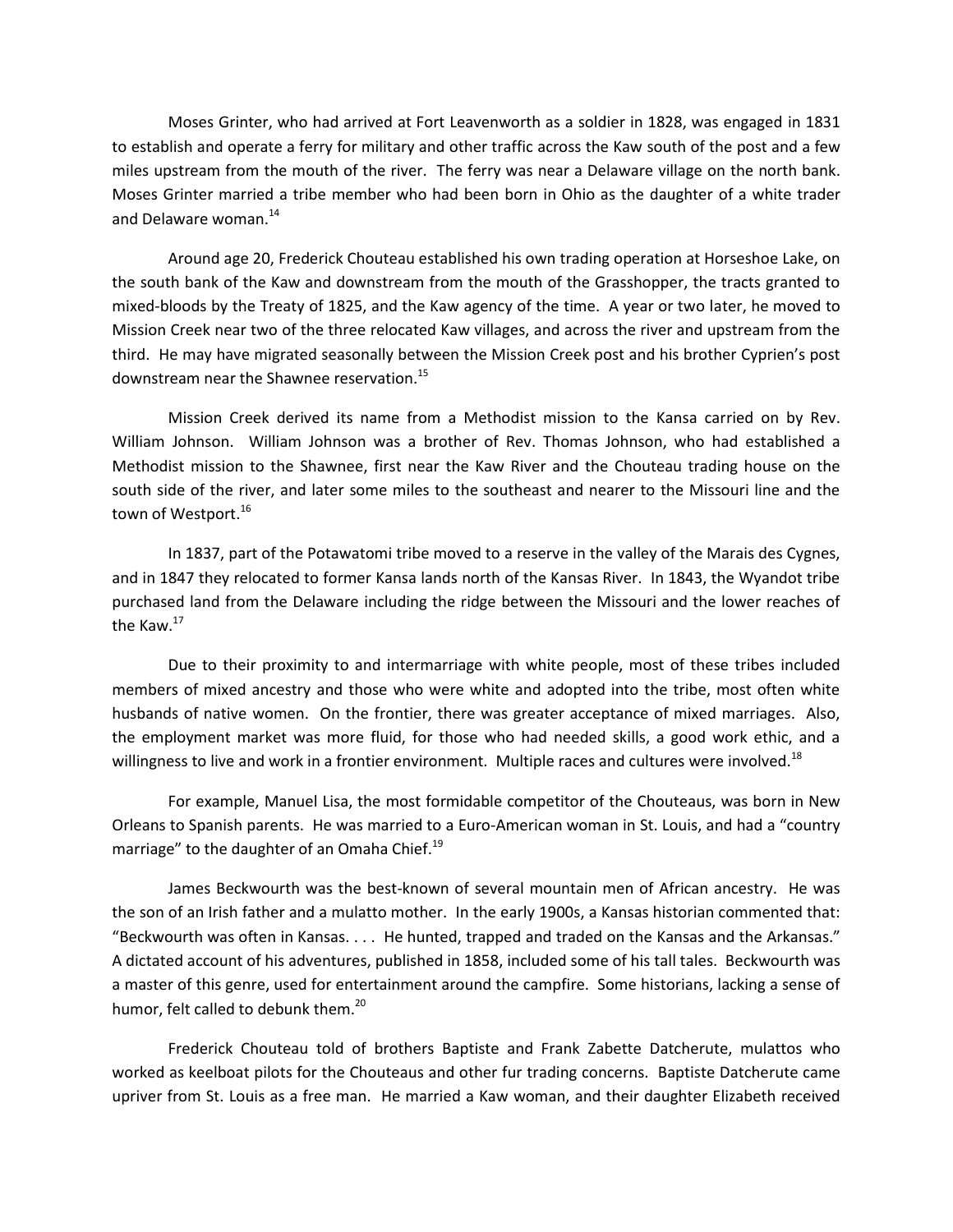Tract No. 15 in the Treaty of 1825. Frederick Chouteau referred to Baptiste Datcherute as an "old rascal," but when Datcherute was dying of tuberculosis, Chouteau furnished him with a place to stay.<sup>21</sup>

Joseph Lulu was a mulatto owned by the father of the Chouteau brothers. Lulu requested and was granted his freedom on the grounds that he was of partial Native American ancestry on his mother's side. Referring to an incident in which a keelboat loaded with furs sank, and Lulu salvaged the cargo by diving for it, one pelt at a time, Frederick Chouteau said Lulu was "worth his weight in gold." Lulu worked as cook for Chouteau at his Horseshoe Lake trading post, then became a fireman on steamboats on the Mississippi. $^{22}$ 

#### **More trails are opened, with ferries and bridges to serve them.**

Around 1840, emigration of settlers to the Oregon country was increasing. The principal route at this time was to follow the Santa Trail a few miles west of Missouri, then branch off to the northwest to the Kaw Valley, cross the Wakarusa, ascend the ridge on the south side of the river, cross Shunganunga Creek and then the Kansas River.<sup>23</sup>

North of the river, the trail was on or near the floodplain. After crossing of the Red Vermillion at a ford, the trail turned northwest and crossed the Black Vermillion and then Big Blue near Alcove Spring. Then it followed the valley of the Little Blue for a considerable distance before crossing a ridge to the valley of the Platte.<sup>24</sup>

The Papan brothers arrived in the area between the Kansas River and Soldier Creek in 1840. Three of the four Papan brothers were married to daughters of Louis Gonville. The Gonville sisters were granddaughters of White Plume, the Kansa chief who had negotiated the Treaty of 1825 with William Clark. White Plume wanted to assure that his grandchildren and other Kansas of mixed ancestry would have their own properties separate from the politics of communal land ownership.<sup>25</sup>

Possibly noting the increase in traffic, the Papan brothers established a ferry in 1842 a short distance upstream from the mouth of Soldier Creek. The four Gonville sisters had received adjoining tracts on the north side of the river, thus assuring the Papan brothers of a monopoly on ferry service in the area. $^{26}$ 

John C. Fremont and his exploration party came through around the time the Papans were establishing their ferry. The group, including Christopher Carson as guide and Lucien Maxwell as hunter, had outfitted at Cyprian Chouteau's trading house.<sup>27</sup>

They brought with them a rubber boat, which capsized while they were using it to cross the Kaw. While they did not use the Papan Ferry, Fremont bought some much-needed coffee from one of the Papan brothers.<sup>28</sup>

This was the first of five Fremont expeditions into the West. Fremont and his party went on up the Oregon Trail. An expert cartographer in the party prepared maps of the Trail, which were published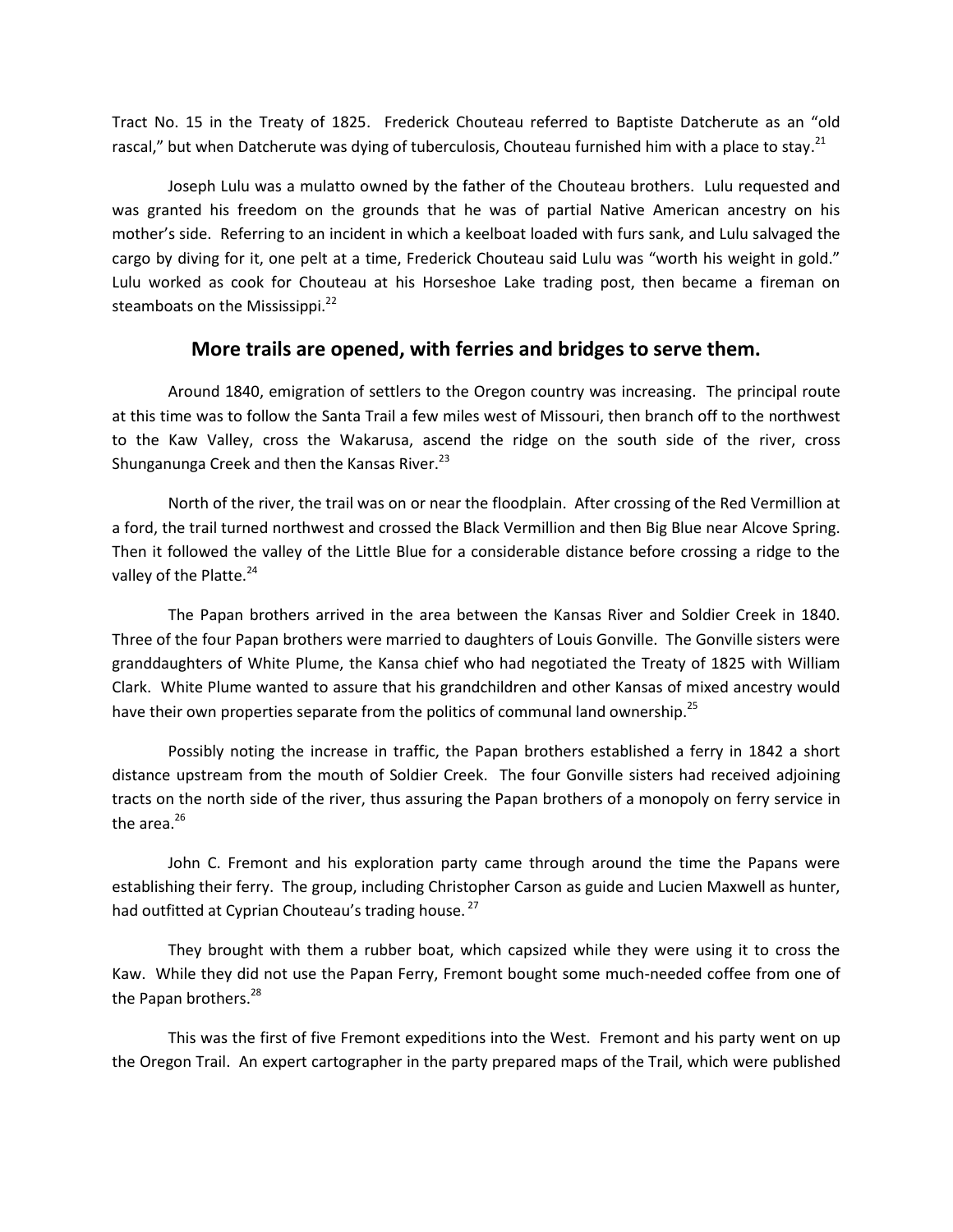and widely disseminated upon their return. While Fremont did not discover South Pass, the reports from his expedition did much to encourage emigration to the Northwest.<sup>29</sup>

In 1843, Fort Scott was established in a few miles west of the Missouri line and over 100 miles south of Fort Leavenworth. The site of Fort Scott was near the Marmaton River, a tributary of the Marais des Cygnes-Osage system. A Fort Leavenworth-Fort Scott Military Road was built to connect the two posts, and its route was laid out to cross the Kansas River at the Grinter Ferry.<sup>30</sup>

This Fort Leavenworth-Fort Scott road was one segment of a longer road from Fort Snelling at the juncture of the Mississippi and Minnesota Rivers to Fort Jesup in western Louisiana. Generally this road was the demarcation line between the area of white settlement and Indian territory, and the posts were established to protect the native Americans and their lands from settler encroachment.<sup>31</sup>

Also in 1843, Fremont came through on his second expedition. This time, the party fitted out at Westport, Missouri. Thomas Fitzpatrick was guide, and Lucien Maxwell once again was the hunter. This time, the party went up the Kaw to Fort Riley, then took off to the northwest. They met up with Christopher Carson later in the trip. $32$ 

Early explorers had noted the relatively arid character of the area drained by the Republican and Smoky Hill. Experience revealed that, in addition to declining amounts of average annual rainfall from east to west (over 30 inches in the lower Kaw valley, between 20 and 30 inches along the lower Smoky Hill and Republican, and less than 20 inches on the High Plains), there were also fluctuations from month to month and year to year. In 1844, the Kansas River valley experienced a bluff to bluff flood. Among other damage, this flood put the Papan ferry out of business. The brothers moved to the mouth of the Kaw, then returned in 1846 to reestablish their ferry.<sup>33</sup>

Sometime in the mid-1840s, probably shortly after the 1844 flood, the Wyandotte tribe established a ferry a short distance above the mouth of the Kaw. During the next decade, until the ferry was sold in 1856, problems, such as unreliability of ferrymen and the ferry being washed downstream, were regular concerns of the tribal leadership. $34$ 

In the spring of 1845, John C. Fremont came through on his third expedition. This time the followed the Smoky Hill, then crossed over to the valley of the Arkansas. The party had a difficult time in the mountains, and the survivors arrived at Sutter's Fort on December 1, 1845. The War with Mexico was within a few month of breaking out, and Fremont's expedition to California had an unwritten military agenda, as well as the formal one of exploration.<sup>35</sup>

On May 18, 1845, Colonel Stephen Watts Kearny, accompanied by guide Thomas Fitzpatrick, led five companies of the First U.S. Dragoons out of Fort Leavenworth. They intercepted the Oregon Trail in the valley of the Platte and rode on to the Rocky Mountains. They then rode south and intercepted the Santa Fe Trail in the valley of the Arkansas, and were back at Fort Leavenworth ninety-nine days after their departure. Details are somewhat sketchy, but they are believed to have left the Santa Fe Trail and crossed the Kaw via a ferry operated by Paschal Fish, a sometime chief of the Shawnee, tribe at the mouth of the Wakarusa.<sup>36</sup>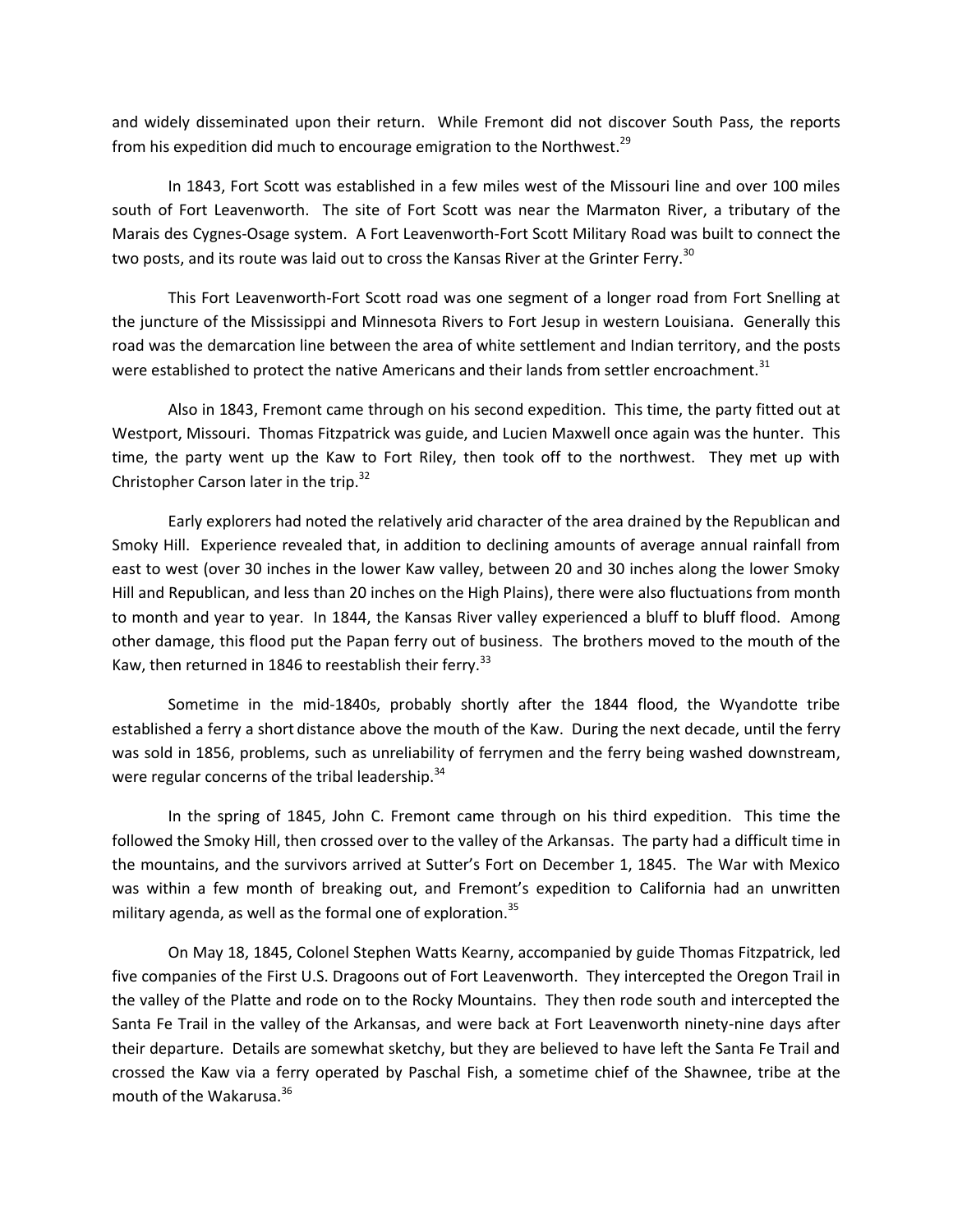On May 12, 1846, the Donner-Reed Party left Independence, Missouri on its way to California. Led by George Donner, farmer, and James F. Reed, businessman, both of Illinois, they followed the Oregon-California Trail through the Kaw Valley. On May 19, they crossed the Kansas River on boat manned by French-Indian ferrymen. The charge was \$1 per wagon. On the other side, they met with a larger party led by William Russell camped at Soldier Creek.<sup>37</sup>

The combined Russell and Donner-Reed party moved out over a flat prairie with wet and boggy sections. They frequently traveled or camped in the rain. They worked for four hours to get their wagons across a steep-banked stream. Later they chopped trees and stacked brush to ford a small creek. Then they needed several hours to cross Vermillion Creek. On May 26, they reached the Big Blue, and found the stream a hundred yards wide and rising by the hour.<sup>38</sup>

They hauled out dirty clothes and soaked them in the river. They also held a meeting, followed by musical entertainment. On May 29, Sarah Keyes, mother of Mrs. Reed, died and was buried nearby. This was the first death of a member of the party. On May 31, the last of the wagons was ferried across on a makeshift raft, and the combined parties continued on up the Trail through the valley of the Little Blue.<sup>39</sup>

Later, instead of following the main route of the California Trail, the Donner-Reed Party took an alleged shortcut from Fort Bridger through the Wasatch Mountains, then south of the Great Salt Lake, and across the desert to the Sierra Nevadas. They became trapped by the high snows in the mountains. Many died, and those who survived and were rescued in 1847 experienced a harrowing ordeal.<sup>40</sup>

The experience of the Donner-Reed Party illustrates the point that delay, even of a few days, could make the difference between arriving safe and healthy at the destination or of being trapped in the mountains and facing cold and starvation. This made the tolls at the limited number of ferries and bridges available a wise use of the often limited cash resources of emigrants.<sup>41</sup>

# **War comes to the West; soldiers march through the Kaw Valley.**

Around the time the Donner-Reed Party was traveling through Kansas, war between the United States and Mexico was breaking out. Colonel Kearny sent out a fatigue party to break a path to the Fish Ferry across the Kaw, and on to the Santa Fe Trail. After orders came through in late May, Kearny led an expedition, including Missouri volunteers commanded by Colonel Alexander Doniphan, out of Fort Leavenworth in June 1846. It is recorded that part of Doniphan's column crossed the river on the Fish Ferry at the mouth of the Wakarusa.<sup>42</sup>

At some point, another member of the Shawnee tribe, named Charles Toley (pronounced "Tooley," and sometimes spelled phonetically), established a ferry a few miles upstream from the Grinter Ferry. It is recorded that part of Doniphan's column crossed at Toley's Ferry.<sup>43</sup>

The Church of Jesus Christ of Latter-day Saints had been founded in 1830. The church had experienced rapid growth in its membership, and persecution by its neighbors, first in Ohio, then in western Missouri, and finally in northwestern Illinois. In 1846, church leadership was preparing for the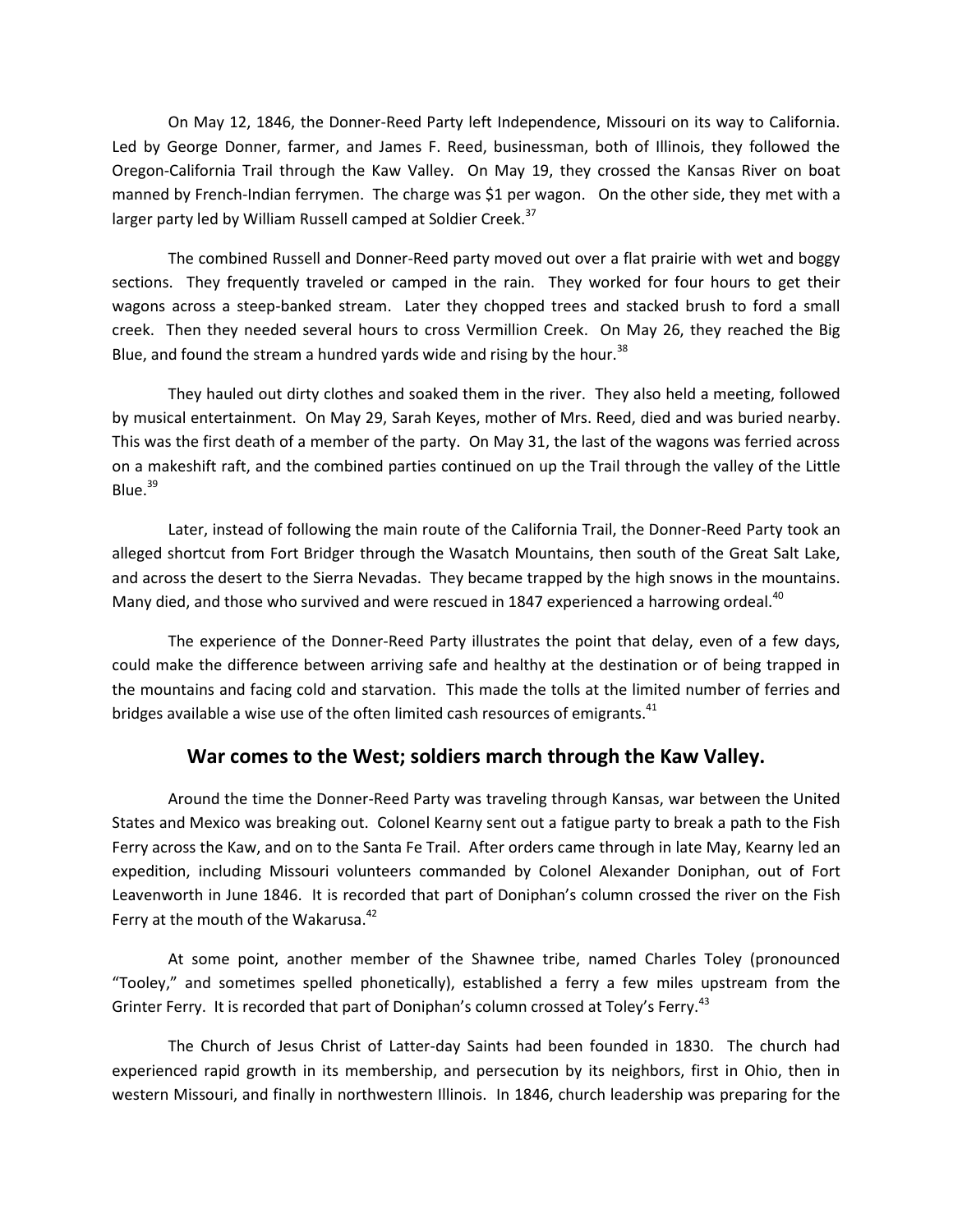first of several migrations to the valley of the Great Salt Lake, with western Iowa, up the Missouri River from the mouth of the Platte, as the jumping-off place.<sup>44</sup>

As it became more and more evident that the United States was going to be in a war with Mexico, a leader of the church contacted President James K. Polk and offered the services of a group of volunteers, to be known as the Mormon Battalion. They would participate in the war effort, and then go on to their new gathering place in the valley of the Great Salt Lake. The offer was accepted, and approximately 500 volunteers, some accompanied by family members, marched south through Iowa and northwest Missouri to Fort Leavenworth.<sup>45</sup>

After receiving minimal training and being issued equipment, the first elements of the Mormon Battalion moved out from Fort Leavenworth on August \_\_, 1846. They followed the path beaten by Kearny and Doniphan and their troops to Nine-Mile Creek south of Fort Leavenworth, then headed southwest to cross Little Stranger and Stranger Creeks on their way to the Fish Ferry over the Kaw. At roughly the same time, Missouri volunteers under Colonel Sterling Price were marching through the area. 46

South of the Kaw, they moved up the valley of the Wakarusa. Camping near Blue Mound, they experienced a Kansas storm with torrential rain and high winds. They named the location "Hurricane Point." They crossed the Oregon Trail, climbed up onto the ridge separating the Kaw and Wakarusa from the Marais des Cygnes and its left-bank tributaries. They intercepted the Santa Fe Trail at Willow Springs and continued on southwest.<sup>47</sup>

 A leading authority states that: "Most of the expedition struck the Santa Fe Trail at Elm Grove or Willow Springs." Willow Springs is southwest of the Fish ferry. Elm Grove is some miles to the east, south of Fort Leavenworth and the Toley Ferry.<sup>48</sup>

A modern account states that: "Kearny's march in fact was strung out over a hundred miles, with various elements released several days apart." Elements may well have been ordered to cross at different points to avoid congestion at the crossings.<sup>49</sup>

After crossing the river and reaching the Santa Fe Trail, Kearny and his men marched down that trail to northern Mexico. James P. Beckwourth was a scout with Kearny, upon reaching Bent's Fort, Kearny prepared dispatches, and sent Beckwourth back to Fort Leavenworth with them. Beckwourth rode alone through country occupied by Comanche and Cheyenne to Council Grove, and then on to Fort Leavenworth to accomplish his mission.<sup>50</sup>

After raising the U.S. flag over Las Vegas (New Mexico) and claiming the Southwest for the United States in August 1846, Kearny and a smaller body of troops went on to California and occupied San Diego in December 1846. Doniphan and his Missouri volunteers rode south into Chihuahua. Other forces under Zachary Taylor and Winfield Scott landed by ship at different points on the Gulf of Mexico and marched inland to defeat the Mexican forces.<sup>51</sup>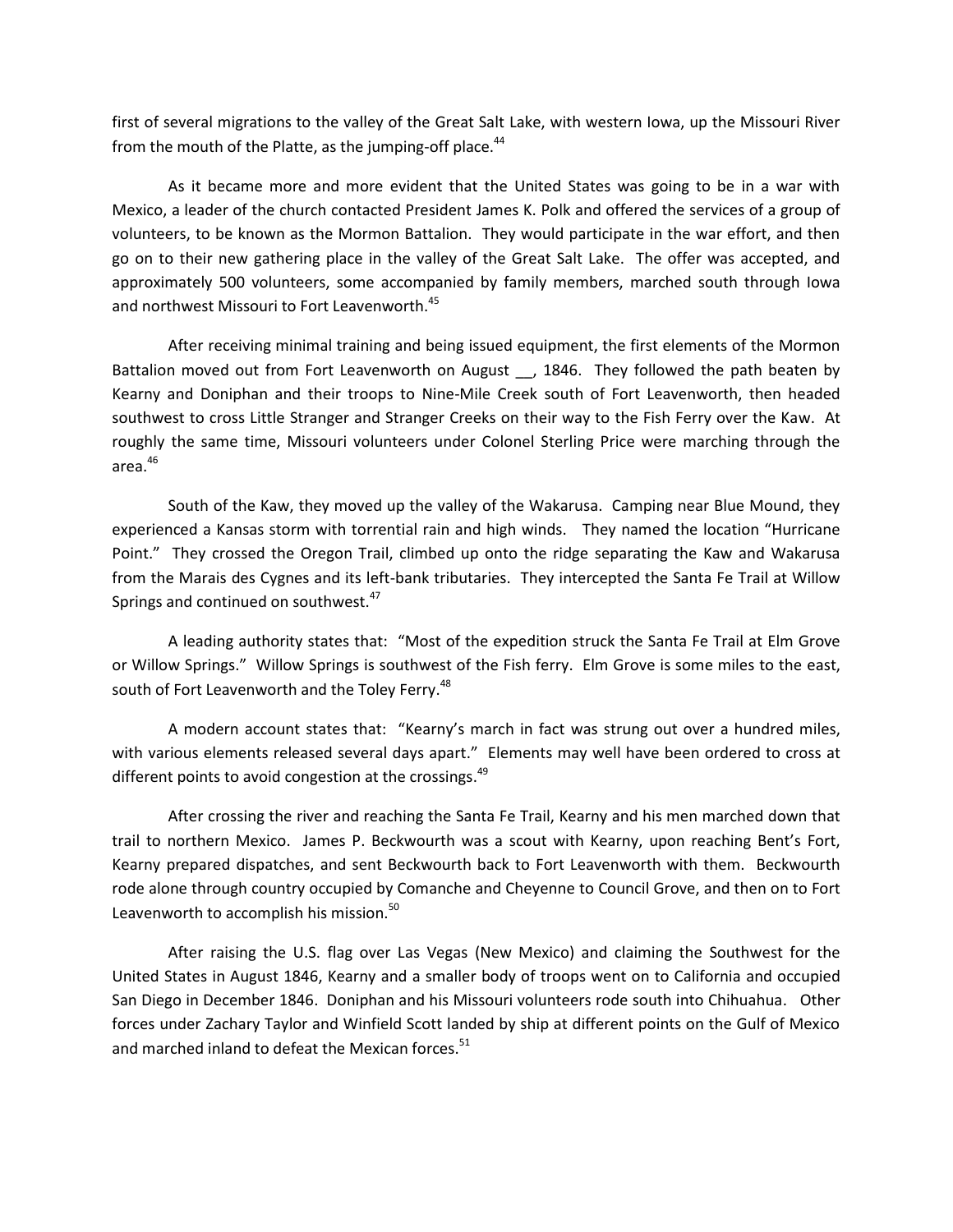The addition of territory ceded by Mexico, and the establishment of forts throughout the West increased the importance of trails and stream crossings. The Mormon Battalion did not see much action, but it rendered prodigies of service as such tasks at road-building. Not only were the trails traversed by military personnel, they had to handle the traffic of overland freighting contractors, such as Russell, Majors & Waddell of Lexington, Missouri, transporting tons of goods to keep frontier posts supplied. $52$ 

Many members of the Mormon Battalion, and their families, reached San Diego. Then they continued their trek to the valley of the Great Salt Lake. The war ended in 1848, with much of northern Mexico being ceded to the United States.<sup>53</sup>

Gold was discovered in California in the same year. This led to an increase in traffic on the Oregon Trail route through the Kaw Valley, with the California-bound emigrants branching off to the southwest in what later became southern Idaho. The increase in traffic led to a corresponding increase in business for ferry operators in the Kaw Valley, in particular the Papans. In addition to the ferry across the Kaw, they operated a toll bridge across Shunganunga Creek.<sup>54</sup>

John C. Fremont came through in October 1848. He had been an Army officer, and his first three expeditions had been at the expense of the United States. A dispute over the authority of Fremont and other United States officials in the former Mexican province led to Fremont being arrested, tried, and convicted in a court-martial proceeding. Fremont was given a partial pardon by President James Polk, but he resigned his commission nonetheless. His fourth expedition was a private venture. Fremont and his party ascended the Kaw, crossed to the valley of the Arkansas, and went on to California.<sup>55</sup>

There were other improvements on both sides of the river. A Catholic mission to the Potawatomi was established at St. Marys west of Cross Creek. The Potawatomi also were served by a Baptist mission and school established on the south side of the river, a few miles upstream from the Papan Ferry, in 1847.<sup>56</sup>

In 1847 or 1848, Louis Vieux, a Potawatomi tribe member, moved from a village on the south side of Soldier Creek to an allotment on the north side of the Oregon Trail just east of the Red Vermillion ford. After building a log cabin for himself and his family, he built a bridge across the Red Vermillion and operated it as a toll bridge.<sup>57</sup>

Competition for the Papans emerged upstream on the Kaw. When weather conditions permitted, a ford near Uniontown was one alternative. Uniontown faded after a cholera outbreak in 1849. Also in 1849, Charles Beaubein and Louis Ogee established a ferry at the mouth of Cross Creek. This ferry operated under different ownerships into the 1860s.<sup>58</sup>

In 1852, Sidney W. Smith established a ferry a mile northwest of the Baptist mission which had been established in 1847. The following year, ferries were started near Smith's Ferry by Hiram Wells and John Ogee, and by Joseph and Louis Ogee. These ferries were upstream from the Papan Ferry, and downstream from the mouth of Cross Creek.<sup>59</sup>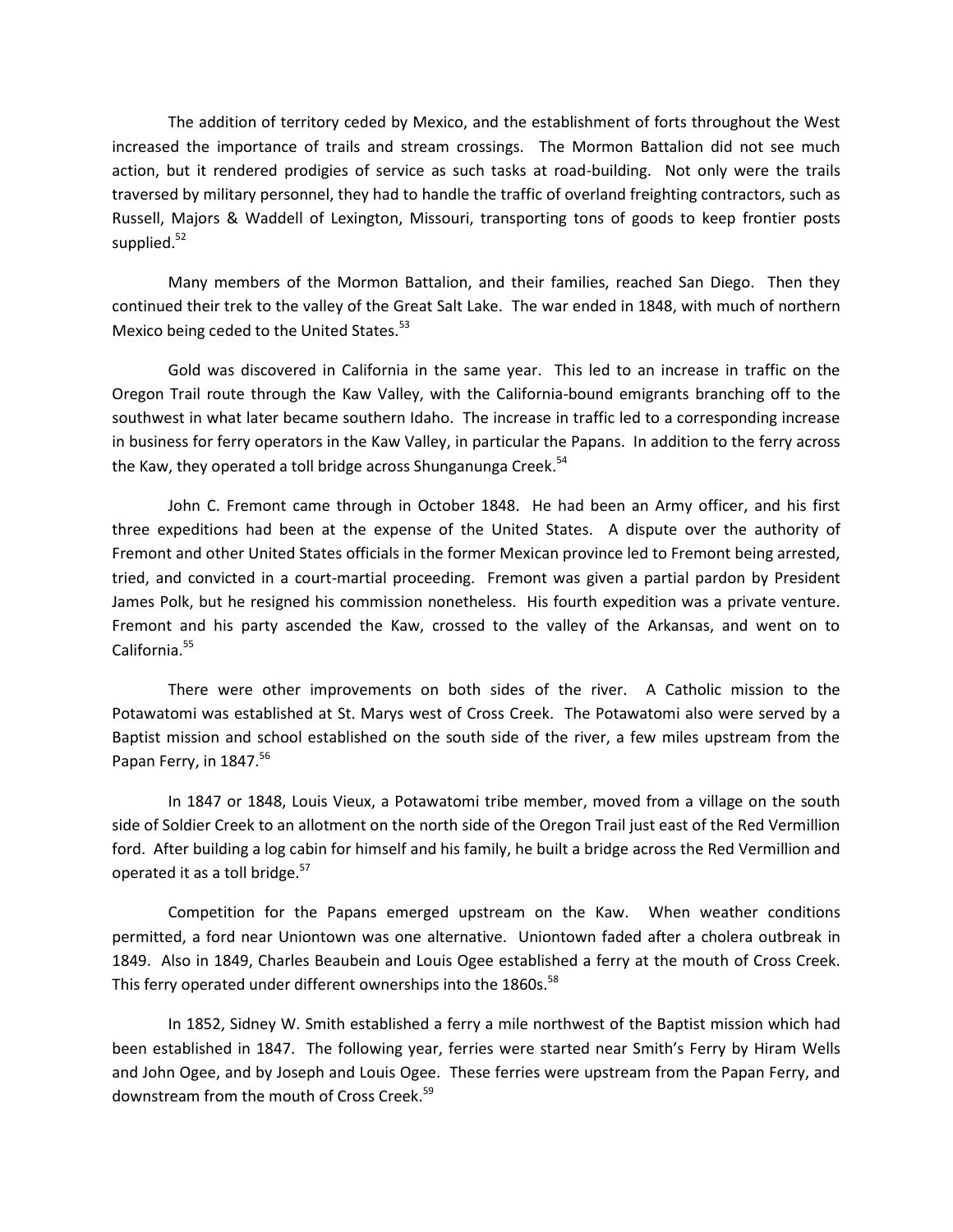Upstream on the Big Blue, Francis J. Marshall, an entrepreneur from Weston, Missouri, had established a ferry near Alcove Spring in 1849. In 1851, Marshall established a second ferry several miles upstream. In addition to the Oregon-California traffic, this ferry served those traveling west from St. Joseph and southwest from Nebraska City, as well as military traffic between Fort Leavenworth and Fort Kearney. Marshall soon added a blacksmith shop and trading house. $60$ 

Fort Riley was founded as Camp Center in 1853. A Fort Leavenworth-Fort Riley Military Road was opened but, rather than being designed and built from scratch, it tended to follow existing roads and trails, particularly the Oregon Trial from the Soldier Creek crossing at Indianola to the point west of the Red Vermillion crossing where the trail turned northwest. It crossed the Big Blue several miles north of its mouth and also Wildcat Creek.<sup>61</sup>

S.D. Dyer was engaged in 1853 to operate a ferry across the Big Blue several miles north of its confluence with the Kaw. Dyer moved his large family from their former home at Fort Scott. A bridge was built in 1854, but it was washed out by high water on the Big Blue in 1855, and ferry operations were resumed. $62$ 

Captain John W. Gunnison and his party passed through the Kaw Valley in 1853. They went up the Smoky Hill to the mountains and beyond. Later in 1853, Gunnison and most of his party were massacred by Native Americans in Utah.<sup>63</sup>

In September 1853, John C. Fremont came through on his fifth expedition, this time searching for a railroad route to the Pacific between the 38<sup>th</sup> and 39<sup>th</sup> Parallels. Fremont became too ill to travel, and he sent the rest of the party on ahead, and camped for several days near Burnett's Mound, several miles southwest of the Papan Ferry. He took part of his meals with the wife of Thomas N. Stinson, a settler in the bluffs above the mouth of Shunganunga Creek. She was residing temporarily in the area of Burnett's Mound while a new home was being built for the Stinsons.<sup>64</sup>

# **Kansas becomes a Territory.**

While the early buildings at Fort Riley were under construction, the Kansas-Nebraska Act was signed by President Pierce on May 30, 1854, creating Kansas Territory and opening it to settlement. As created in 1854, Kansas Territory was bounded on the east by the western line of Missouri, on the south by the 37<sup>th</sup> Parallel, and on the north by the 40<sup>th</sup> Parallel. Part of the western boundary was the Continental Divide.<sup>65</sup>

The upper Smoky Hill, Arikaree and the South Fork of the Republican were in this western part of Kansas Territory. The junctions of the Arikaree and North Fork, and of the North and South Forks, the left-bank tributaries, and two hundred miles of the main stem of the Republican were north of the 40<sup>th</sup> Parallel in Nebraska Territory. Notwithstanding lines drawn by Congress, the waters continued to flow from the high plains down to the Kaw Valley as they had for centuries.<sup>66</sup>

A number of the Latter Day Saints had experienced the future Kansas Territory during the trek of the Mormon Battalion in 1846. Steamboat travel entailed such hazards as boiler explosions and spread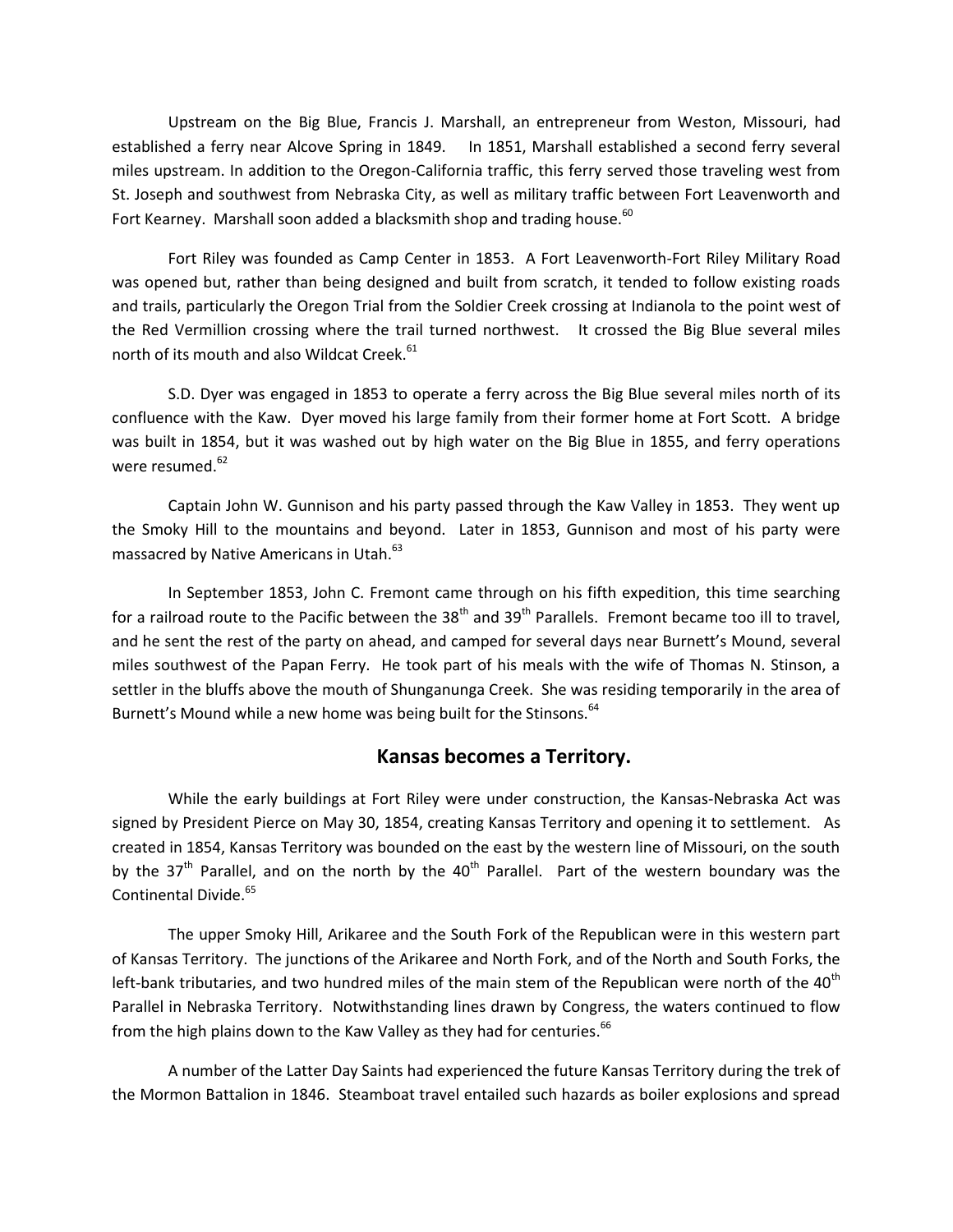of communicable diseases. In 1854, there was a large Mormon encampment at Westport, Missouri, followed by travel up the Kansas River Valley and on to Utah.<sup>67</sup>

People and communities in Kansas Territory tended to define themselves by their position on whether Kansas should enter the Union as a free state or slave state. In addition to the conflict over slavery, there were town-promotion schemes, disputes over land titles, and the question of the rights of the emigrant Indians. Violence which erupted, ostensibly between proslavery and antislavery sympathizers, often involved underlying disputes over property rights. <sup>68</sup>

Early towns in Kansas Territory tended to be founded on rivers, at stream crossings, and near military posts. Those on the Missouri included White Cloud, Elwood, Doniphan, Atchison, Leavenworth, just south of the post, and Quindaro. Wyandotte was founded on the ridge between the Missouri and the lower Kaw.<sup>69</sup>

Towns on the south bank of the Kansas River included the abolitionist town of Lawrence; the proslavery territorial capital of Lecompton; the proslavery town of Tecumseh; and the abolitionist town of Topeka, on the south bank near the Papan ferry. The abolitionist town of Manhattan was founded at the confluence of the Kansas and the Big Blue; Ogden, on the north bank at the east edge of the Fort Riley reservation; and Junction City, at the nearby junction of the Republican and Smoky Hill, and across the Republican from Fort Riley. At Junction City, a ferry owned by Fox Booth was operated by a slave woman, also owned by Booth.<sup>70</sup>

In selecting the sites for these towns, not much heed was paid to Native American reports of a bluff-to-bluff flood in the valley of the Kaw less than a decade before Kansas Territory was created and opened to settlement. Extensive development took place in floodplain areas.<sup>71</sup>

Along the Fort Leavenworth-Fort Riley Military Road, Easton was founded at the crossing of Stranger Creek; Ozawkie, at the crossing of the Grasshopper; Indianola, at the crossing of Soldier Creek; Louisville, a short distance west of the Louis Vieux crossing of the Red Vermillion and the divergence of the Oregon Trail and the Fort-to-Fort road; and Juniata near the Dyer ferry over the Big Blue.<sup>72</sup>

South of the Kansas River, Napoleon B. Blanton came to Kansas Territory from Missouri in September 1854. He built a log house with a chimney on the outside on the west side of the Oregon-California Trail just south of its crossing of the Wakarusa. By March of 1855, Blanton had a bridge across the Wakarusa well underway. He was assisted in this endeavor by James B. Abbott, who came from Massachusetts in October 1854 and took a claim on the east side of the trail a quarter of a mile south of the crossing. Blanton also built a small log store building and sold groceries to neighbors and travelers on the trail. From September 1855 to February 1856, there was a Blanton post office, with N.B. Blanton as postmaster.<sup>73</sup>

Farther downstream, a Bluejacket Ferry across the Wakarusa was established on an alternate route. Charles Bluejacket, like Paschal Fish, was a sometime chief of the Shawnee tribe. He later was plaintiff in a case involving taxation of property of Native Americans which was resolved by the Supreme Court of the United States.<sup>74</sup>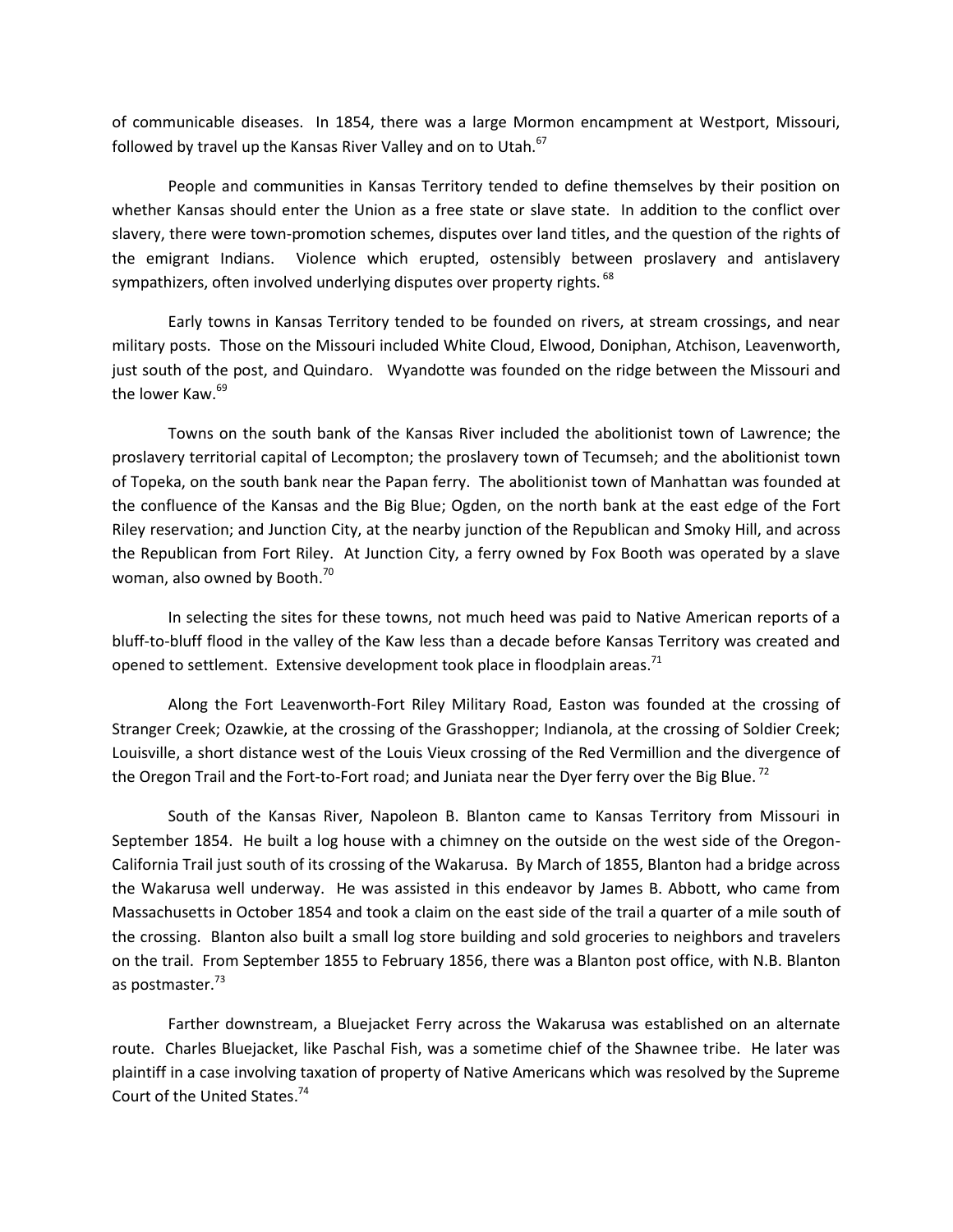A store was established at the Bluejacket Crossing by William "Dutch Bill" Greiffenstein, an immigrant from Darmstadt in Germany. By 1869, Greiffenstein moved on to the frontier town of Wichita. There he operated a store, acquired and developed real estate, was elected Mayor of Wichita in 1878, and in 1886 was listed as one of the 100 wealthiest people in Wichita, with \$350,000 in assets.<sup>75</sup>

The first session of the Legislature of Kansas Territory met early in 1855 at the Shawnee Methodist Mission near Westport, Missouri. While it was known as the "Bogus Legislature" to settlers of Free-Soil or abolitionist leanings, and its enactments, many lifted intact from the Missouri statute book of the time as the "Bogus Laws," the 1855 session produced some relatively lasting legislation, in particular the creation of thirty-three counties, most of them in the eastern part of the territory, and also authorizations for roads and ferries. $76$ 

Many of the early counties had watercourses as part of their boundaries. For example, the Kansas River was the boundary between Leavenworth County on the north and Johnson County on the south. Moving upstream, the river was the northern boundary of Douglas, Shawnee and Richardson Counties and the southern boundary of Jefferson, Calhoun and Riley Counties. The river flowed through parts of Riley and Davis Counties to the junction of the Smoky Hill and Republican in Davis County.<sup>77</sup>

Ferry operator Francis Marshall served in the 1855 Legislature. The tier of counties created between those on the north bank of the Kansas River and the south line of Nebraska Territory included one named Marshall County, containing the confluence of the Big Blue, Little Blue and Black Vermillion. The town founded at the site of the ferry crossing, which became the county seat of Marshall County was named Marysville, in honor of Marshall's wife.<sup>78</sup>

In 1855, there was an encampment at Mormon Grove, northwest of the new town of Atchison, Kansas Territory. The Latter Day Saints found work building the town, and outfitted for their journey west across the upper reaches of the leftbank tributaries of the Kaw and on to Utah.<sup>79</sup>

The Wyandotte tribe sold its ferry in 1856. The purchaser, Isaiah Walker, and another Wyandotte, Silas Armstrong, ended up operating competing ferries at the mouth of the Kaw. Armstrong sued Walker, requesting that he be enjoined from operating his ferry. In one of its early decisions, the Supreme Court of Kansas held that a franchise granted by the Legislature of Kansas Territory in 1855 or thereafter prevailed over any rights of Walker derived from the Wyandotte tribe. $80^\circ$ 

Quindaro, founded as a free-state river port on the Missouri a few miles upstream from the mouth of the Kaw, was a commercial rival of Wyandotte. Both towns established ferries on the Kaw to draw trade from south of the river. Abelard Guthrie was a leading promoter of Quindaro. The town derived its name from the Indian name of Guthrie's Wyandotte wife. In 1857, Guthrie, on behalf of the Quindaro Town Company, contracted with Aaron W. Merrill to operate the ferry. Merrill sued Guthrie for unpaid wages, and was awarded a judgment for \$620.24 by the trial court. Guthrie appealed. The Supreme Court of Kansas reversed and granted Guthrie a new trial. Late in 1867, the case was dismissed, with costs assessed against Merrill.<sup>81</sup>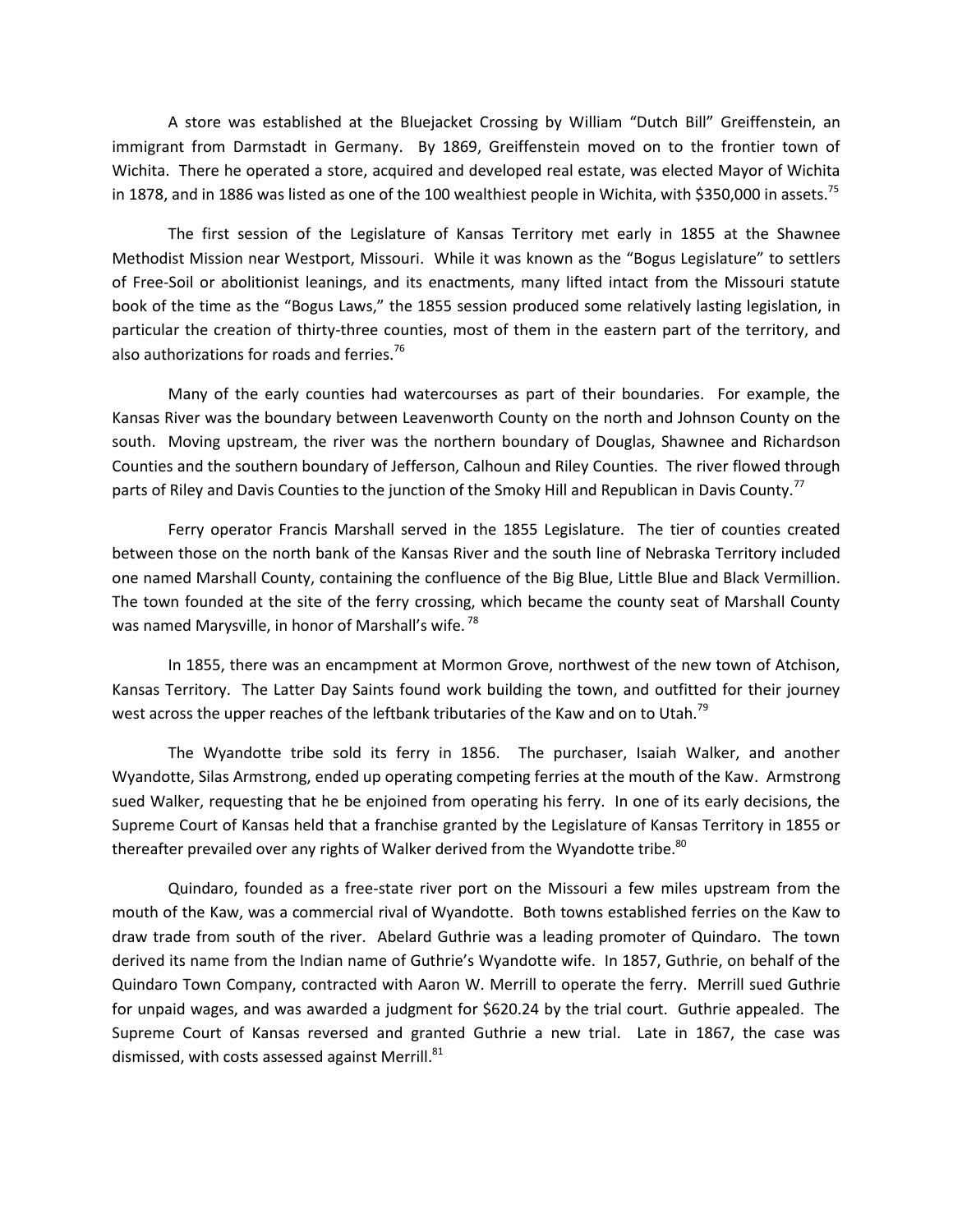Farther upstream, the Grinter Ferry seemed to be prospering. Moses Grinter built a substantial brick house for his family.<sup>82</sup>

The action of the 1855 Legislature was not the last word on counties in the Kaw Valley. In 1857, Pottawatomie County was created on the north bank of the river out of parts of Riley and Calhoun Counties. The Big Blue River was the boundary between the diminished Riley County and the new Pottawatomie County to the east.<sup>83</sup>

In 1859, Wyandotte County was created out of parts of southeastern Leavenworth County and northern Johnson County. The lower reaches of the Kaw now flowed through the new county, although the river continued to be the boundary between southwestern Wyandotte County and Johnson County. Also in 1859, Calhoun County and Richardson County, named after officials of the discredited proslavery territorial government, had their respective names changed to Jackson County and Wabaunsee County.<sup>83</sup>

Topeka was not centrally located in Shawnee County as created in 1854. In 1860, several miles of southern Jackson (formerly Calhoun) County north of the river were added to Shawnee County. Several miles of southern Shawnee County containing the route of the Santa Fe Trail became northern Osage County. This facilitated Topeka becoming county seat of Shawnee County. The river continued to be the boundary between Shawnee County and southwestern Jefferson County, and also between the new northwestern Shawnee County and northeastern Wabaunsee (formerly Richardson) County.<sup>84</sup>

After statehood, a few square miles of southeastern Jefferson County containing north Lawrence and its environs were transferred to Douglas County. Over a period of decades new counties were created in the watersheds of the Smoky Hill and Republican in north central and northwest Kansas, and also in the watershed of the Arkansas in south central and southwest Kansas. As this process was in its final stages in 1889, the name of Davis County was changed to Geary County.<sup>85</sup>

The counties of Kansas along the Kansas River, from its mouth to the junction of the Smoky Hill and Republican, are Wyandotte, Johnson, Leavenworth, Douglas, Jefferson, Shawnee, Wabaunsee, Pottawatomie, Riley and Geary.<sup>86</sup>

Kansas Territory, as created in 1854, stretched west to the Continental Divide and thus included Pike's Peak and the headwaters of the South Platte. Discovery of gold in the Pike's Peak region in 1858 resulted in a gold rush, and in creation of a town, named after Governor James W. Denver of Kansas Territory.<sup>87</sup>

Some gold seekers followed the Oregon and Trails to along the valley of the Platte, then followed the South Platte southwest to the mountains. Others followed the Santa Fe Trail to the valley of the Arkansas and turned north from the Arkansas. Both of these routes were relatively long and time-consuming.<sup>88</sup>

For those who were more adventuresome or in a hurry, a shorter route was via the Fort Leavenworth-Fort Riley road and then on an old native trail up the valley of the Smoky Hill. This Smoky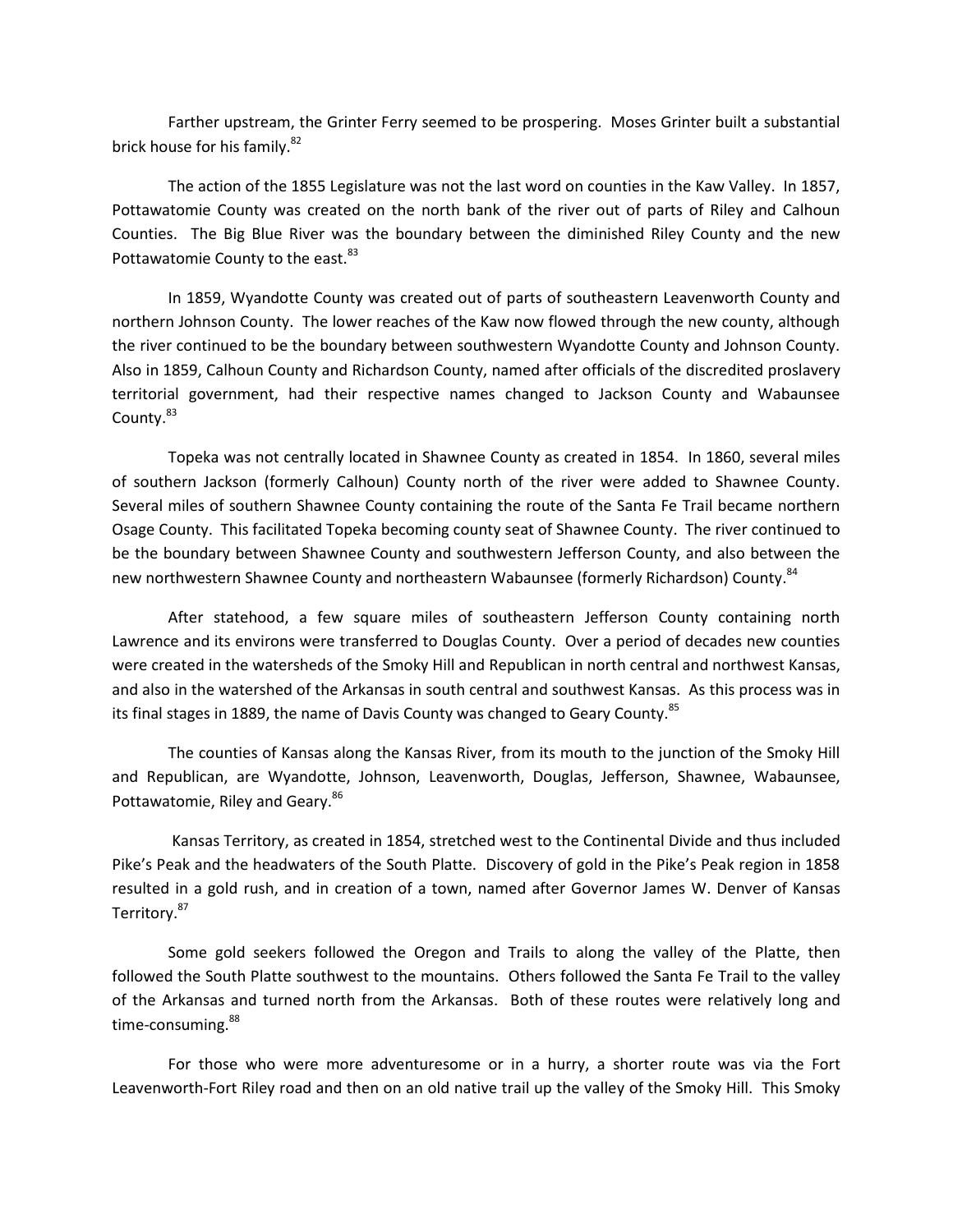Hill Trail had the drawback of having relatively little in the way of road ranches or other purveyors of goods and services. In a few months, all three routes were once again busy with disappointed gold seekers returning to the Midwest and points farther east.<sup>89</sup>

Late in 1860, and in the early months of 1861, a sequence of interrelated events took place. In 1860, South Carolina seceded from the Union, followed by ten other Southern states. The departure of these states and their delegations in Congress cleared the way for the admission of Kansas to the Union, on January 29, 1861. A few weeks later, Confederate forces fired on Fort Sumter, and the Civil War officially began. On the Kansas-Missouri border, it was merely an intensification of a state of affairs which had existed since 1855.<sup>90</sup>

Kansas, and particularly the Kansas River valley, continued to be a corridor of influence, but on different terms during, and particularly after the war. Railroads were built westward, and the young state began to fill with settlers. Most Indian tribes, native or emigrant, moved on to the future Oklahoma; four tribes settled for diminished reserves in Kansas or on the Kansas-Nebraska border.

# **FOOTNOTES**

# **First, there was the river.**

1. Christian, *Before Lewis and Clark: The Story of the Chouteaus, the French Dynasty that Ruled the Frontier* (New York: Farrar, Straus & Giroux, 2004).

2. Leo E. Oliva, Ed., "'Sent Out by Our Great Father': Zebulon Montgomery Pike's Journal and Route Across Kansas, 1806," Kansas History 29: 14-33 (Spring 2006); Root, "Ferries in Kansas: Part V-Solomon River," *Kansas Historical Quarterly* 3:339 (November 1934) [This is part of a multi-part article on Kansas ferries published from 1933 to 1937. For brevity, subsequent references will follow the following format: Root, "Ferries: Part V-Solomon River," KHQ 3: 339 (November 1934)]; *ibid*., "Part VI-Smoky Hill River," KHC 4:3 (February 1935).

3. Root, "Ferries: Part II-Kansas River," KHC 2: 251 (August 1933); *ibid*., "Part III-Blue River," KHC 3: 115 (May 1934); *ibid*., "Part X-Grasshopper River," KHC 5: 319 (February 1936).

# **Then there were the emigrants.**

4. Franzwa, *Maps of the Santa Fe Trail* (St. Louis: The Patrice Press, 1989).

5. Sociolofsky and Self, *Historical Atlas of Kansas* (Norman: University of Oklahoma Press, 1972), Maps 12 and 13; Bowes, *Exiles and Pioneers: Eastern Indians in the Trans-Mississippi West* (New York: Cambridge University Press, 2007), at 91.

6. *Ibid*., Map 15; Barry, *The Beginnings of the West: Annals of the Kansas Gateway to the American West, 1540-1854* (Topeka: Kansas State Historical Society, 1972).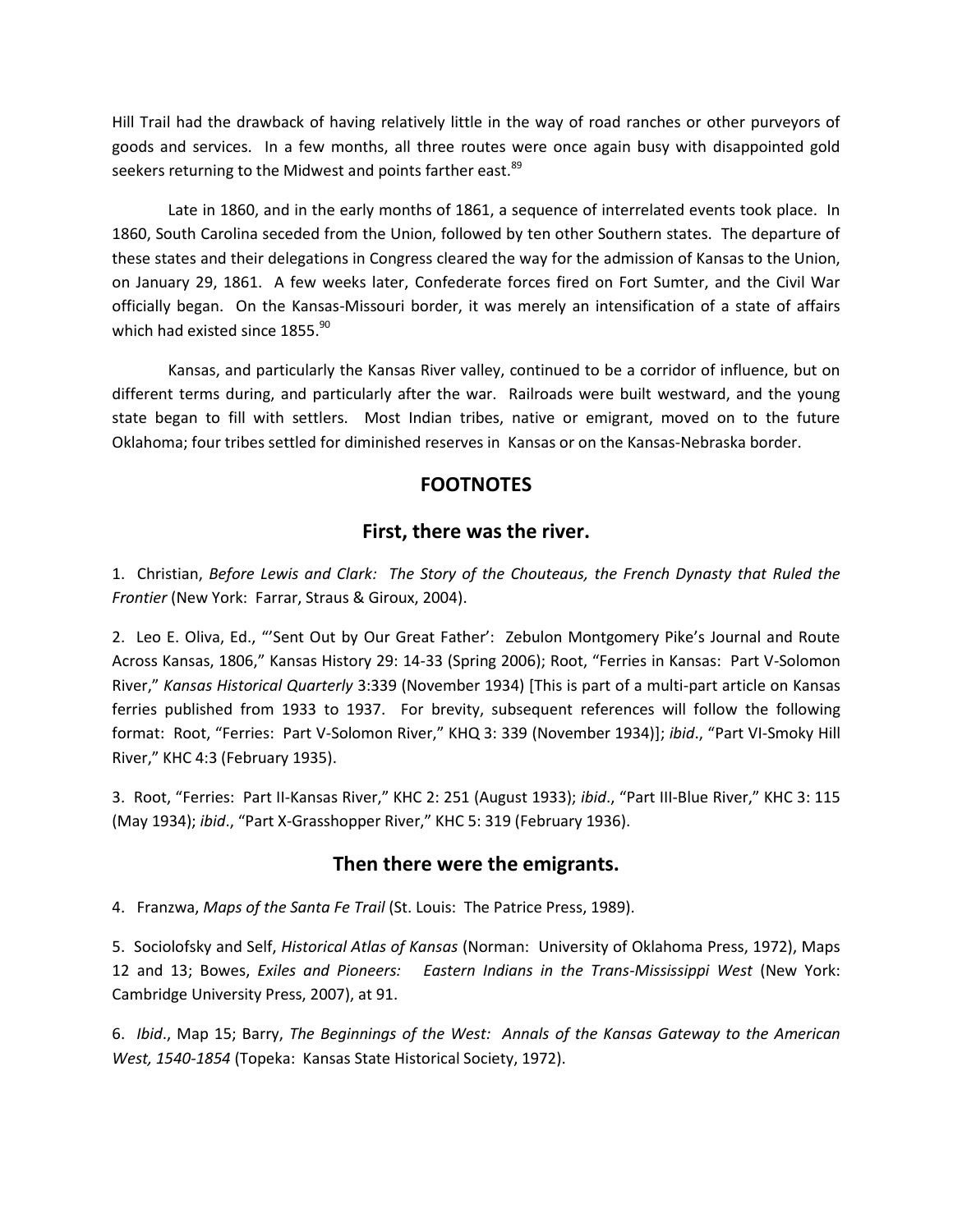7. Treaty with the Kansas Indian Nation, June 3, 1825, 7 Stat. 244. The treaty is reproduced and discussed in *Dennison v. Topeka Chambers Indus. Dev. Corp.*, 527 F. Supp. 611, 627-630 (D. Kan. 1981),  $affirmed$ , 724 F.2d 869 (10<sup>th</sup> Cir. 1984). Tracts for the mixed-bloods were provided for in Article 6; payment of \$500 to Francis Chouteau, in Article 8.

8. Adams, "Reminiscences of Frederick Chouteau," *Transactions of the Kansas State Historical Society* [hereinafter "*Transactions*"] 8: 424-433 (1904), at 424-425; Christian, Before Lewis and Clark, at 343.

10. *Ibid*., 7: 424-425, 428.

11. [www.monticelloks.org/sites.htm#chouteau.](http://www.monticelloks.org/sites.htm#chouteau)

12. *Ibid.*; Root, "Ferries: Part II-Kansas River," KHQ 2: 251 (August 1933).

23. Root, "Ferries: Part II-Kansas River," KHQ 2: 262-263, 268-270 (August 1933).

13. Stanley, "Fort Leavenworth: Dowager Queen of Frontier Posts," KHQ 42:1-23 (Spring 1976), at 9-10.

14. Root, "Ferries: Part II-Kansas River," KHQ 2: 264-265 (August 1933). Root, "Ferries: Part II-Kansas River," KHQ 2: 264-265 (August 1933).

15. Adams, "Frederick Chouteau," Transactions 8: 424-425.

16. Abing, "Before Bleeding Kansas: Christian Missionaries, Slavery, and the Shawnee Indians in Pre-Territorial Kansas, 1844-1854," *Kansas History* 24: 54-70 (Spring 2001).

17. Bowes, *Exiles and Pioneers*, at 91.

18. Dolin, Fur, *Fortune, and Empire: The Epic History of the Fur Trade in America* (New York: Norton, 2010), 227-229.

19. *Ibid*., 178-183, also Photo No. 54 after p. 238.

20. *Ibid*., 379-380 n.18, also Photo No. 19 after p. 142; Connelly, "Characters and Incident of the Plains," in "Centennial Celebration at Pike's Pawnee Village," *Transactions* 10: 5-159 (1908), at 119.

21. Adams, "Frederick Chouteau," *Transactions* 8: 425.

# **More trails are opened, with ferries and bridges to serve them.**

23. Franzwa, *Maps of the Oregon Trail* (St. Louis: The Patrice Press, 1990), 40-47.

24. *Ibid*., 47-59.

25. Root, "Ferries: Part II-Kansas River," KHQ 2: 364 (November 1933).

26. *Ibid*.

27. Barnard, "Westport and the Santa Fe Trade," *Transactions* 9: 552-565 (1906), at 559.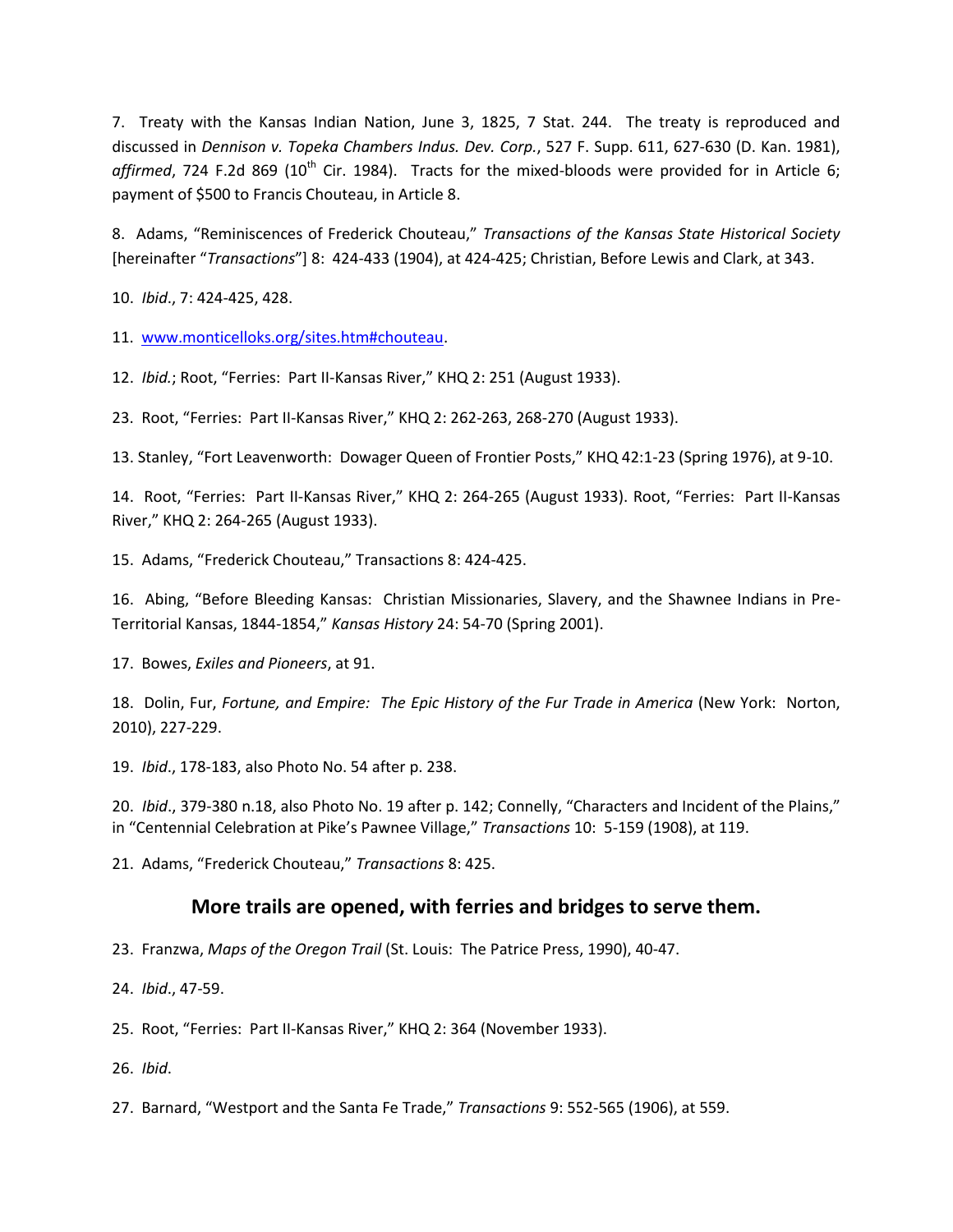28. Benbrook, "Pappan's Ferry and the Oregon-California Trail," *Overland Journal* 19: 2-21 (Spring 2001).

29. Weiss, "The John C. Fremont '1842, 1843-'44 Report' and Map," *Journal of Government Information* 26: 297-313 (May 1999).

30. Barry, "The Fort Leavenworth-Fort Scott Military Road and the Founding of Fort Scott," KHQ 11: 115-129 (May 1942).

31. *Ibid*., Map between pp. 120-121; Stanley, "Fort Leavenworth," KHQ 42: 10 (Spring 1976).

32. Bernard, "Santa Fe Trade," at 559.

33. Socolofsky and Self, *Historical Atlas*, Map 4; Root, "Ferries: Part II-Kansas River," KHQ 2: 364 (November 1933).

34. Root, "Ferries: Part II-Kansas River," KHQ 2: 252-253 (August 1933).

35. Groom, *Kearny's March: The Epic Creation of the American West, 1846-1847* (New York: Alfred A. Knopf, 2011), 9-11, 47-48, 262-264.

36. Barry, *Beginnings of the West*, at \_\_.

37. Mullen, *The Donner Party Chronicles: A Day-by-Day Account of a Doomed Wagon Train, 1846-47*  $($ , 38, 44.

38. *Ibid*., 46-50.

39. *Ibid*., 50-60.

40. Mullen, *Donner Party Chronicles*, at \_\_.

41. In his discussion of various ferries, Root gives the tolls imposed, when the information is available.

#### **War comes to the West; soldiers march through the Kaw Valley.**

42. Root, "Ferries: Part II-Kansas River, KHQ 2: 276 August 1933)

43. *Ibid*., KHQ 2: 266 (August 1933).

44. Woods, "The 1854 Mormon Emigration at the Missouri-Kansas Border," *Kansas History* 32: 226-245 (Winter 2009-2010), at 227.

45. Hancock, "All Was Silence," in Bigler and Bagley, Eds., *Army of Israel: Mormon Battalion Narratives* (Spokane: Arthur H. Clarke Co., 2000), at 74-75.

46. *Ibid*., at 86-91.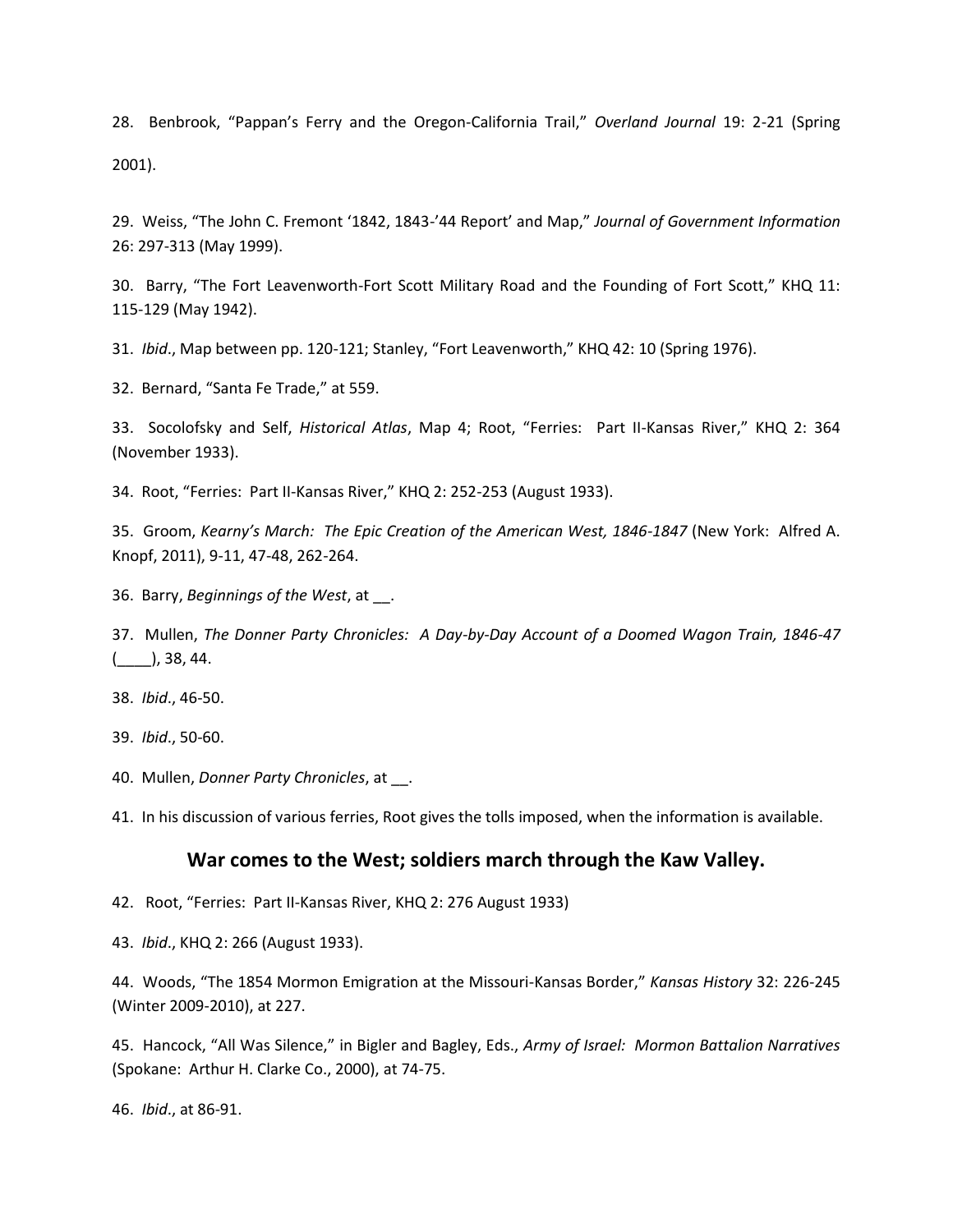47. Tyler, *A Concise History of the Mormon Battalion in the Mexican War, 1846-1847*, at 139-140. Willow Springs is located approximately two and one-half miles north and one and one-half miles west of the intersection of US 56 and US 59 in Douglas County, Kansas. Domer, "Water in Willow Springs Township" Kansas History 19: 64-80 (Spring 1996), Map at 75.

48. DeVoto, *The Year of Decision: 1846* (Boston: Little, Brown & Co., 1943), 254.

49. Groom, *Kearny's March*, at 69. This work discusses the movement in general terms, but does not refer to the specific route(s) taken from Fort Leavenworth to the Santa Fe Trail.

50. Connelly, "Characters and Incidents," *Transactions* 10: 119 (1908).

51. DeVoto, *Year of Decision*.

52. Suttle and Suttle, *War Drums and Wagon Wheels: The Story of Russell, Majors and Waddell* (Lincoln: University of Nebraska Press, 1966).

53. DeVoto, *Year of Decision*.

54. Root, "Ferries: Part II-Kansas River," KHQ 2: 365-366 (November 1933).

55. Bernard, "Santa Fe Trade," at 559.

56. Bowes, *Exiles and Pioneers*, at 245-247.

57. Smith, "The Oregon Trail through Pottawatomie County," *Collections of the Kansas State Historical Society* [hereinafter "*Collections*"] 17: 435-464 (1928), at 454.

58. Root, "Ferries: Part II-Kansas River," KHQ 3: 16-17, 20 (February 1934).

59. *Ibid*.

60. Root, "Ferries: Part III-Blue River," KHQ 3: 136, 137 (May 1934); Andreas, *History of the State of Kansas* (Chicago: A.T. Andreas, 1883), 914, 917.

61. McKale and Smith, *Fort Riley* (Charleston, S.C.: Arcadia Publishing, 2003); Werner, "The Fort Leavenworth-Fort Riley Road: And the Hobby of Following Old Trails," *Kansas Quarterly* \_\_: 52-59 (\_\_\_\_  $19$ .

62. Root, "Ferries: Part III-Blue River," KHQ 3: 116-117 (May 1934) Smith, "Oregon Trail," *Collections* 9: 461, 463.

63. Root, "Ferries: Part II-Kansas River," KHQ 2: 283 (August 1933); ibid., "Part V-Solomon River," KHQ 3: 339 (November 1934).

64. Bernard, "Santa Fe Trade," at 559.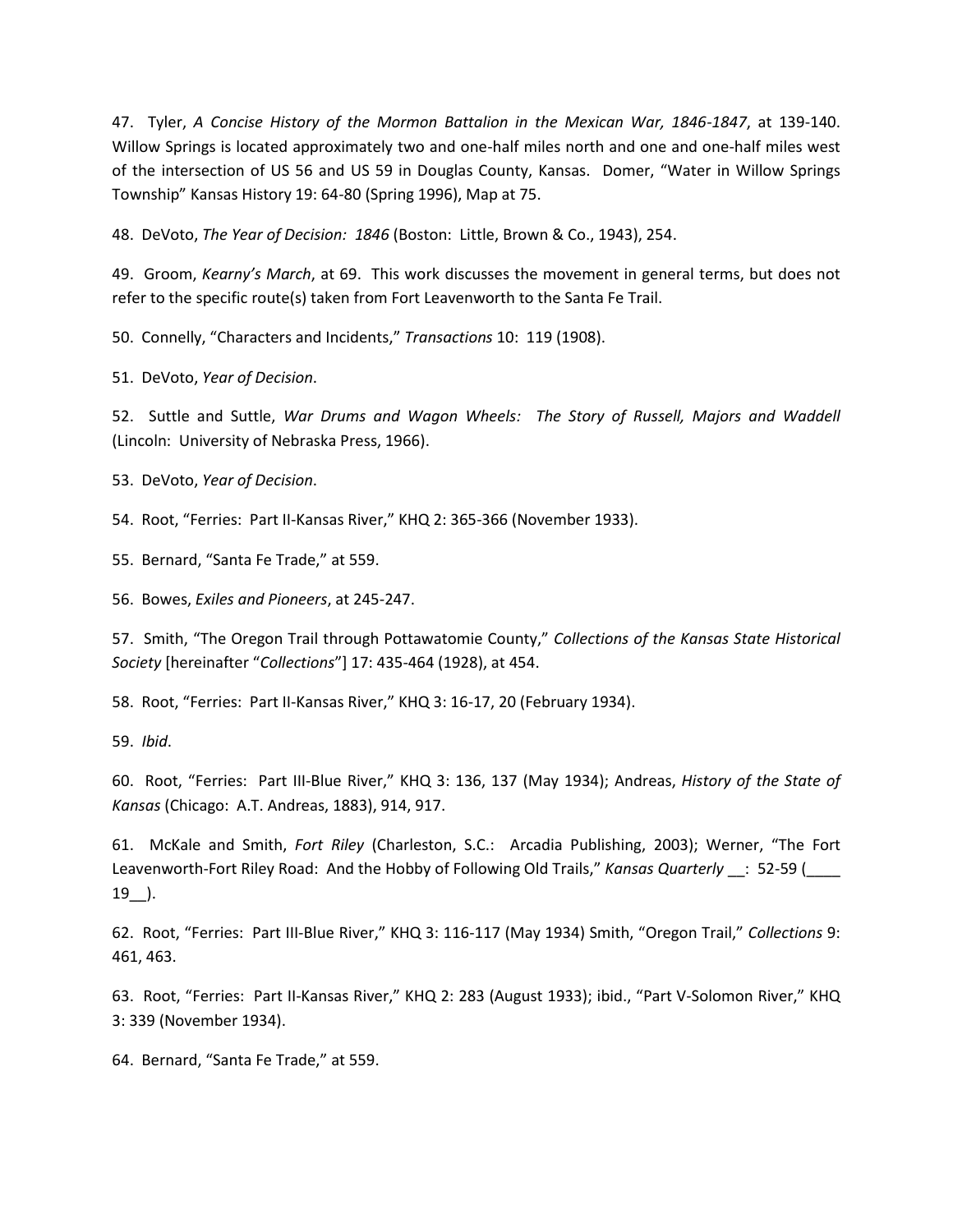### **Kansas becomes a Territory.**

65. Act of May 30, 1854, 10 Stat. 277.

66. Socolofsky and Self, *Historical Atlas.*

67. Woods, "The 1854 Mormon Emigration at the Missouri-Kansas Border," *Kansas History* 32: 226-245

(Winter 2009-2010).

68. Etcheson, *Bleeding Kansas: Contested Liberty in the Civil War Era* (Lawrence: University Press of Kansas, 2004); Gates, *Fifty Million Acres: Conflicts over Kansas Land Policy, 1854-1890* (Ithaca: Cornell University Press, 1954); Miner and Unrau, *The End of Indian Kansas: A Study of Cultural Revolution, 1854-1871* (Lawrence: Regents Press of Kansas, 1978).

69. Andreas, *Kansas*, 375-378, 423-428, 474-475, 483-484, 494-495, 1229-1232.

70. *Ibid*., 312-323, 351-352, 533-534, 539-540, 1006-1008, 1301, 1306-1308; Cory, "Slavery in Kansas," Transactions 7: 241 (1902).

71. Flora, "The Great Flood of 1844 Along the Kansas and the Marais des Cygnes," KHQ 20: 73-81 (May 1952). After a huge and destructive flood in 1951, engineers and meteorologists concluded that the 1844 flood probably was several feet higher.

72. Andreas, *Kansas*, 461-462, 523, 534, 976, 978, 982-983; Olson, Frontier Manhattan: Yankee Settlement to Kansas Town, 1854-1894 (Lawrence: University Press of Kansas, 2012), at 19-22.

73. Dickson, "The True Story of the Branson Rescue," *Collections* 13: 280-295 (1915), at 282-283; Green, "James B. Abbott," *Transactions* 6: 225-231 (1900), at 226.

74. Root, "Ferries: Part XIII-Wakarusa Creek," KHQ 6: 16-19 (February 1937); *The Kansas Indians*, 72 U.S. (5 Wall.) 737 (1866). This decision reversed that of the Supreme Court of Kansas in *Blue-Jacket v. Comm'rs of Johnson County*, 3 Kan. 294 (1865). The reference in the case caption is not to the Kansa tribe, but rather to three other tribes (Shawnee, Miami and Wea) located at the time in Kansas.

75. Miner, *Wichita: The Magic City* (Wichita: Wichita-Sedgwick County Museum Ass'n, 1988), 10-11, 13, 17, 26, 29, 62.

76. Gill, "The Establishment of Counties in Kansas," *Transactions* 8: 449-472 (1904), at 450; *Statutes of Kansas Territory* (1855), Chs. 30 [county boundaries]; 71 [ferries]; and 139 [roads and highways].

77. *Ibid*., Ch. 30, Secs. 1, 6, 11, 16, 21, 27, 29, 31, 33.

78. *Ibid*., Ch. 30, Sec. 32; Andreas, *Kansas*, 917.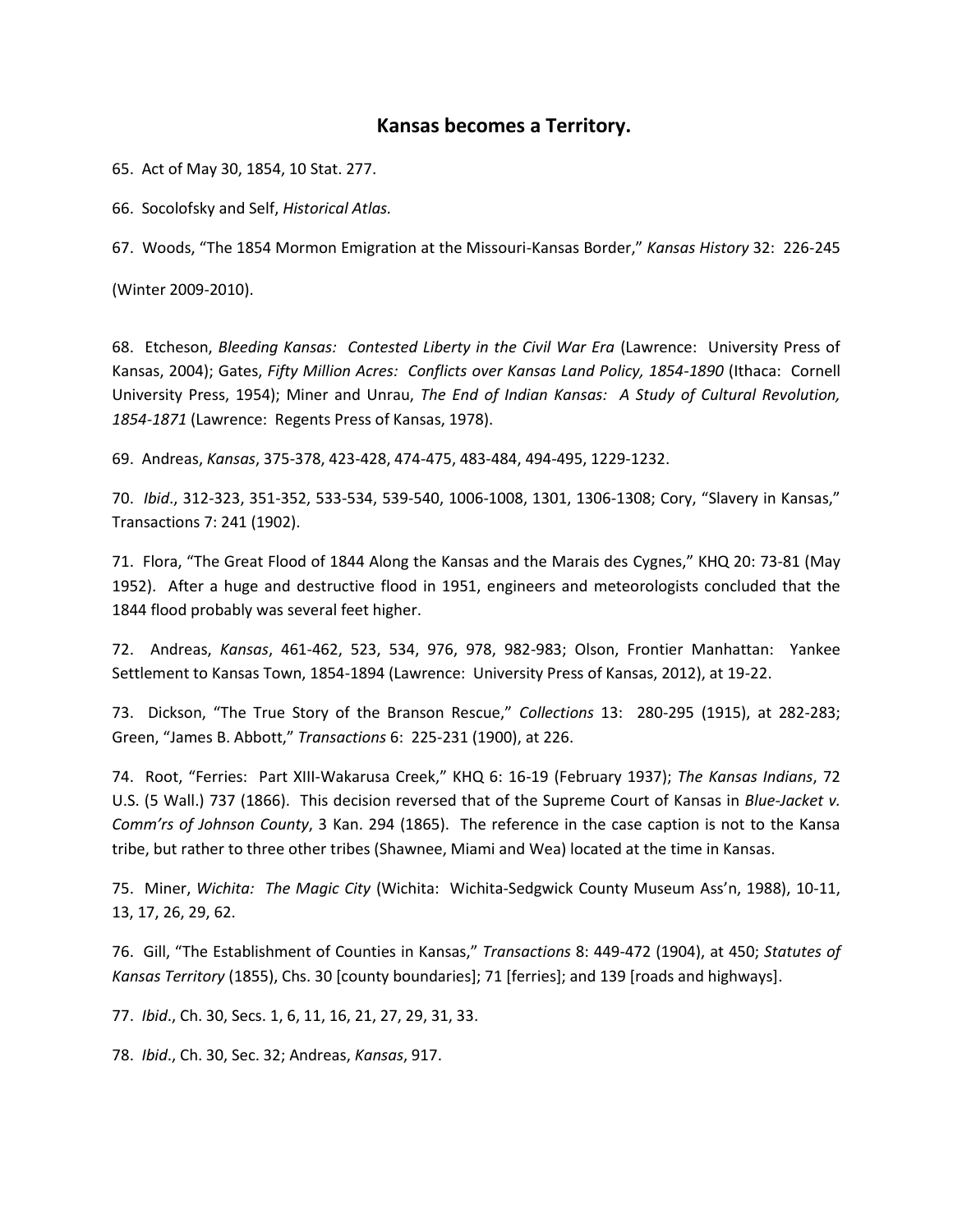79. Woods and Bashore, "On the Outskirts of Atchison: The Imprint of Latter-day Saint Transmigration at Mormon Grove," *Kansas History* 25: 38-51 (Spring 2002).

80. Root, "Ferries," 2: 253-255 (August 1933); *Walker v. Armstrong*, 2 Kan. 192 (1863).

81. *Ibid*., 2: 259-261; *Guthrie v. Merrill*, 4 Kan. 159 (1867). For more background on Quindaro and Abelard Guthrie, *see* Bremer, "'A Species of Town-Building Madness': Quindaro and Kansas Territory, 1856-1862," *Kansas History* 26: 156-171 (Autumn 2003).

82. Harrington, *Historic Spots or Mile-Stones in the Progress of Wyandotte County, Kansas* ( $\qquad \qquad$ : 1935), 50.

83. Gill, "Counties," 451-452; Kansas Territory *Session Laws* (1857), An act more particularly to define the boundaries of the several counties in Kansas Territory, February 20, 1857, Sec. 34 at p. 45.

84. *Ibid*., 452; *Session Laws* (1859), Chs. 47, Sec. 1 [creation of Wyandotte County]; 59, Sec. 1 (changing Richardson to Wabaunsee]; and 99, Sec. 1 [changing Calhoun to Jackson].

85. *Ibid*., 452-453; *Session Laws* (1860), Ch. 46, Sec. 1.

86. *Ibid*., 453, 469; Kansas *Session Laws* (1865), Ch. 14, Sec. 1; *Ibid*. (1889), Ch. 132, Sec. 1.

87. Socolofsky and Self, *Historical Atlas*.

88. Gower, "Gold Fever in Kansas Territory: Migration to the Pike's Peak Gold Fields, 1858-1860," KHQ 39: 58-74 (Spring 1973); Lindsey, Ed., "The Journal of an 1859 Pike's Peak Gold Seeker," KHQ 22: 321-341 (Winter 1956).

89. *Ibid*.

90. Bisel, *The Civil War in Kansas: Ten Years of Turmoil* (Charleston: The History Press, 2012), at 112- 118.

RJB-Revised 061812 at 1545



**THE SA This Wiki article is licensed [CC-BY-NC-SA](http://creativecommons.org/licenses/by-nc-sa/3.0/ca/) - Creative Commons** 

Attribution-Noncommercial-Share Alike 3.0 License. Authors, learn more about [your rights.](http://www.socialtext.net/wikinomics/index.cgi?cc_by_nc_sa)